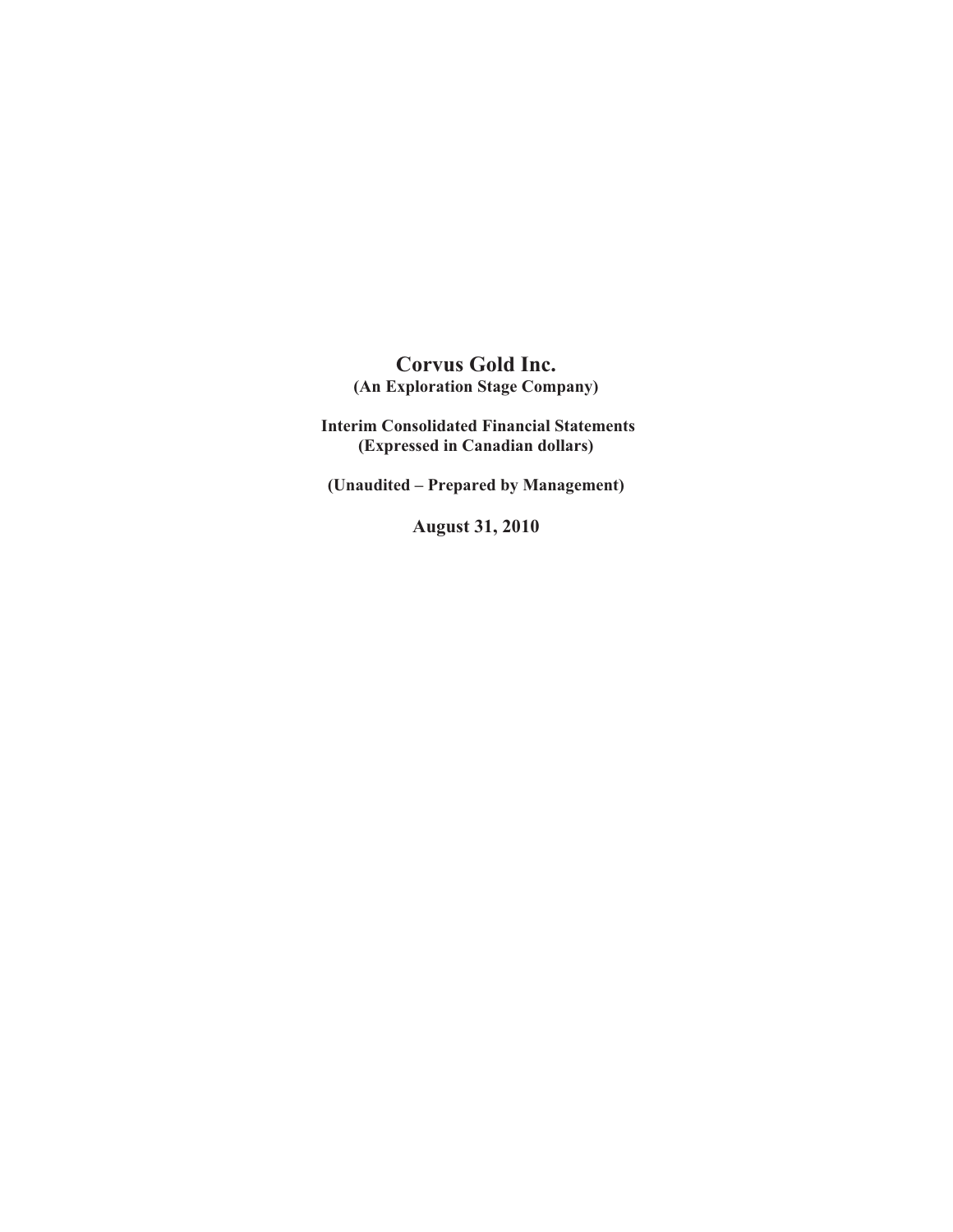# **CORVUS GOLD INC. (An Exploration Stage Company) Interim Consolidated Financial Statements (Expressed in Canadian dollars)**

# **August 31, 2010 Page**

# **Interim Unaudited Consolidated Financial Statements**

| Interim Unaudited Consolidated Balance Sheets                                           |          |
|-----------------------------------------------------------------------------------------|----------|
| Interim Unaudited Consolidated Statements of Operations, Comprehensive Loss and Deficit | 2        |
| Interim Unaudited Consolidated Statements of Cash Flows                                 |          |
| Notes to the Interim Unaudited Consolidated Financial Statements                        | $4 - 28$ |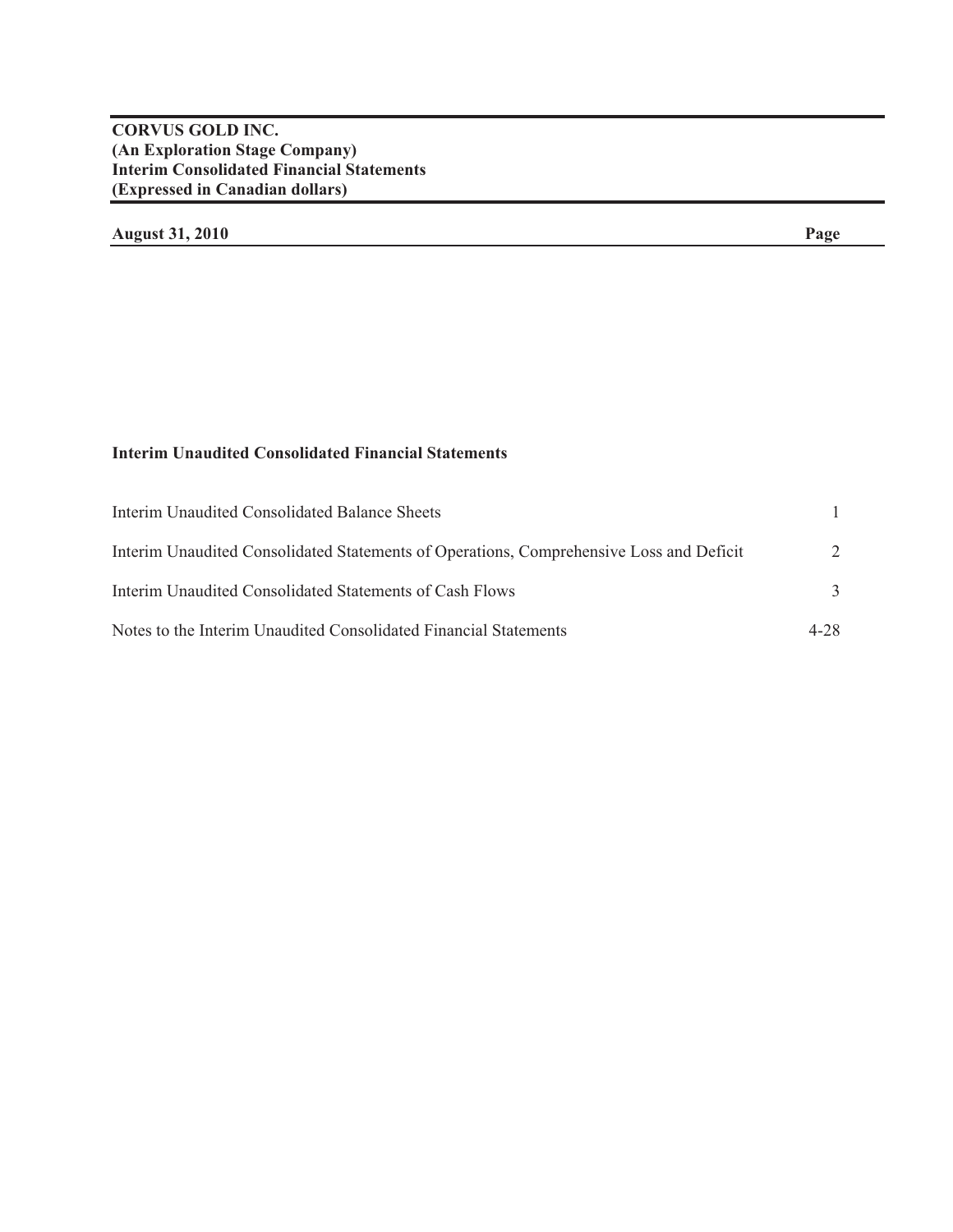|                                          |               | <b>August 31, 2010</b> |              | May 31, 2010   |
|------------------------------------------|---------------|------------------------|--------------|----------------|
| <b>ASSETS</b>                            |               |                        |              |                |
| <b>Current</b>                           |               |                        |              |                |
| Cash                                     | $\mathbb{S}$  | 4,426,221              | $\mathbb{S}$ |                |
| Accounts receivable                      |               | 199                    |              | 97             |
| Prepaid expenses                         |               | 3,200                  |              | 13,566         |
|                                          |               | 4,429,620              |              | 13,663         |
| <b>Mineral properties (note 5)</b>       |               | 12,569,020             |              | 12,245,690     |
|                                          | $\mathcal{S}$ | 16,998,640             | \$           | 12,259,353     |
|                                          |               |                        |              |                |
| <b>LIABILITIES</b>                       |               |                        |              |                |
| <b>Current</b>                           |               |                        |              |                |
| Accounts payable and accrued liabilities | $\mathbb{S}$  | 837,134                | $\mathbb{S}$ | 46,959         |
| Due to related party (note 9)            |               | 38,018                 |              |                |
|                                          |               | 875,152                |              | 46,959         |
| <b>SHARE CAPITAL AND DEFICIT</b>         |               |                        |              |                |
| Share capital (note 6)                   |               | 20,622,821             |              | 1              |
| Contributed surplus (note 6)             |               | 6,662,577              |              | 22,437,849     |
| <b>Deficit</b>                           |               | (11, 161, 911)         |              | (10, 225, 456) |
|                                          |               | 16,123,487             |              | 12,212,394     |
|                                          | $\mathbb{S}$  | 16,998,639             | \$           | 12,259,353     |
|                                          |               |                        |              |                |

**Plan of Arrangement and Transfer of Assets** (note 1) **Nature and continuance of operations** (note 2) **Subsequent event** (note 12)

**Approved on behalf of the Directors:** 

*"Jeff Pontius"* **Director**

*"Anton Drescher"* **Director**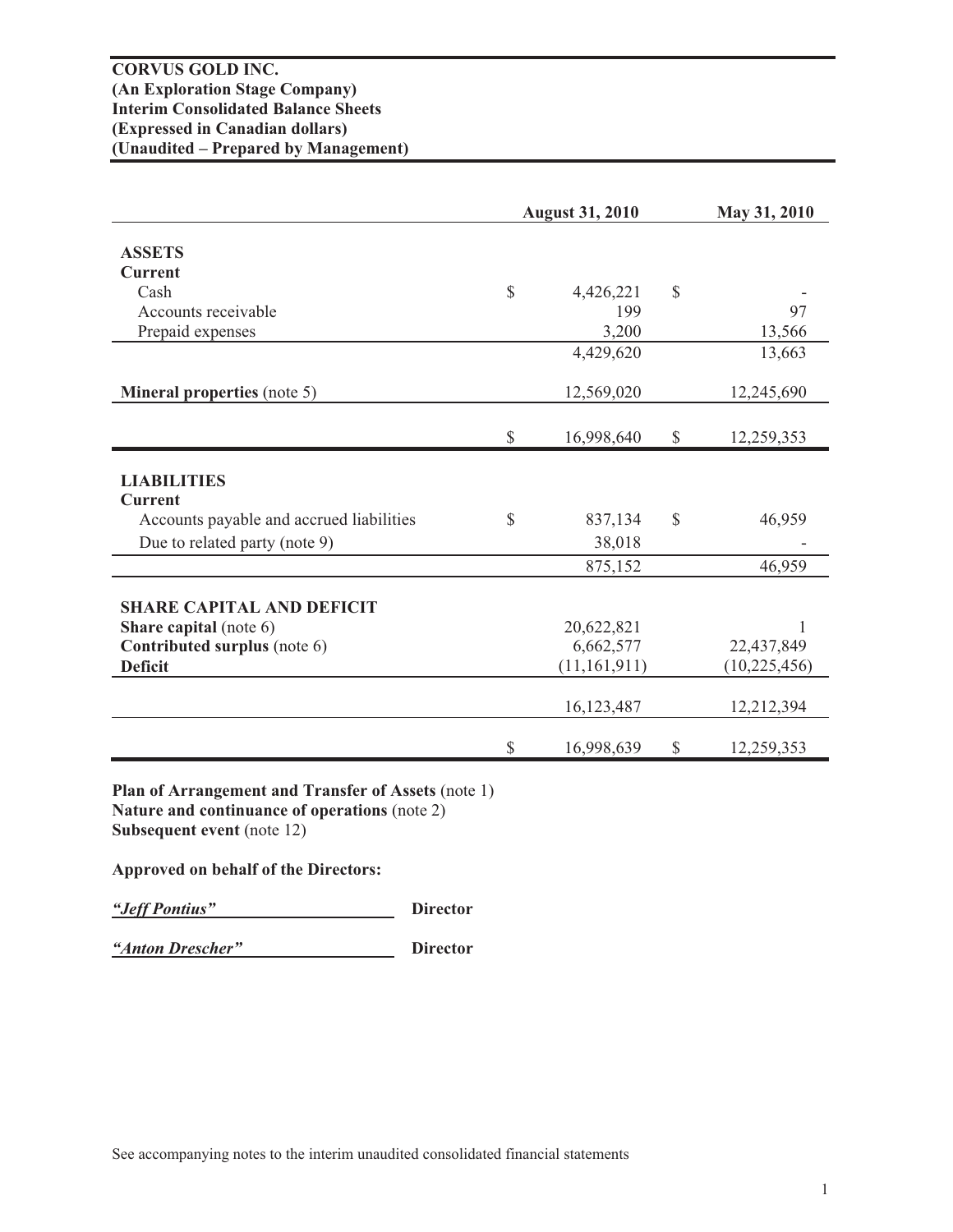# **CORVUS GOLD INC. (An Exploration Stage Company) Interim Consolidated Statements of Operations, Comprehensive Loss and Deficit Three months ended August 31 (Expressed in Canadian dollars) (Unaudited – Prepared by Management)**

|                                                         | 2010                 |              | 2009        |
|---------------------------------------------------------|----------------------|--------------|-------------|
|                                                         |                      |              |             |
| <b>Administrative expenses</b>                          |                      |              |             |
| Administration (note 9)                                 | \$<br>1,780          | $\mathbb{S}$ | 2,603       |
| Charitable donations                                    | 5,413                |              | 2,108       |
| Consulting (notes 7 and 9)                              | 265,721              |              | 50,526      |
| Insurance                                               | 10,099               |              | 9,858       |
| Investor relations (notes 7 and 9)                      | 130,737              |              | 28,028      |
| Office                                                  | 7,395                |              | 9,860       |
| Professional fees (notes 7 and 9)                       | 40,741               |              | 45,776      |
| Property investigation                                  | 291                  |              | 55          |
| Regulatory                                              | 3,816                |              | 3,305       |
| Rent (note 9)                                           | 5,302                |              | 8,814       |
| Telephone                                               | 2,418                |              | 1,447       |
| Travel                                                  | 5,625                |              | 16,128      |
| Wages and benefits (notes 7 and 9)                      | 475,318              |              | 58,678      |
|                                                         | (954, 656)           |              | (237, 186)  |
|                                                         |                      |              |             |
| <b>Other item</b>                                       |                      |              |             |
| Gain (loss) on foreign exchange                         | 18,201               |              | (1,516)     |
|                                                         |                      |              |             |
| Loss and comprehensive loss for the period              | (936, 455)           |              | (238,702)   |
|                                                         |                      |              |             |
| <b>Deficit, beginning of the period</b> (notes 1 and 6) | (10, 225, 456)       |              | (6,242,605) |
|                                                         |                      |              |             |
| Deficit, end of the period                              | \$<br>(11, 161, 911) | \$           | (6,481,307) |
|                                                         | \$<br>(0.03)         | $\mathbb{S}$ | (0.01)      |
| Basic and fully diluted loss per share                  |                      |              |             |
| Weighted average number of shares                       |                      |              |             |
| outstanding                                             | 33,482,214           |              | 28,301,819  |
|                                                         |                      |              |             |

See accompanying notes to the interim unaudited consolidated financial statements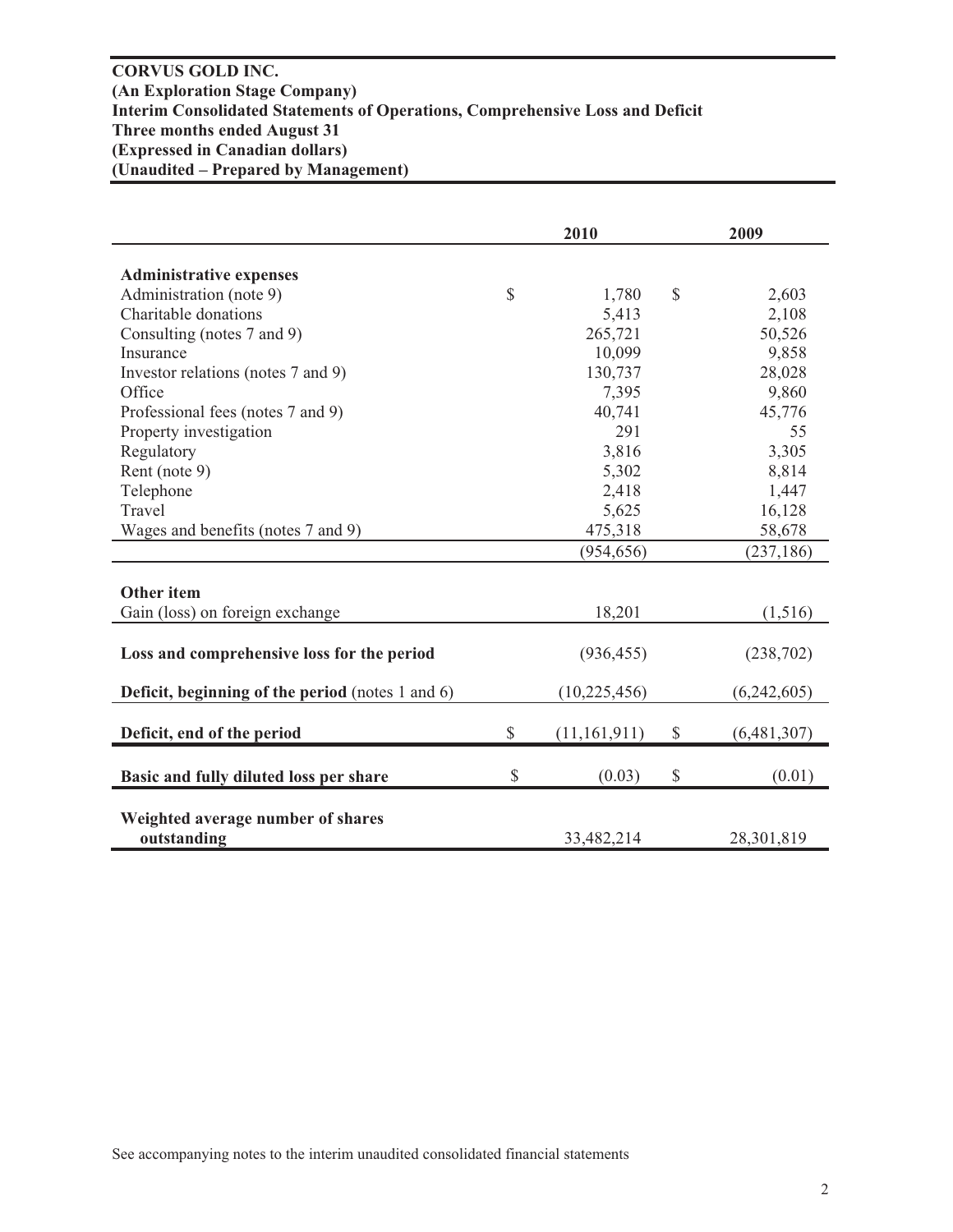**CORVUS GOLD INC. (An Exploration Stage Company) Consolidated Statements of Cash Flows Three months ended August 31 (Expressed in Canadian dollars) (Unaudited – Prepared by Management)** 

|                                                 |              | 2010       |              | 2009       |
|-------------------------------------------------|--------------|------------|--------------|------------|
| <b>Operating Activities</b>                     |              |            |              |            |
| Loss and comprehensive loss for the period      | $\mathbb{S}$ | (936, 455) | $\mathbb{S}$ | (238,702)  |
| Add items not affecting cash                    |              |            |              |            |
| Stock-based compensation                        |              | 756,202    |              | 3,642      |
| (Gain) loss on foreign exchange                 |              | (18,201)   |              | 1,516      |
| Changes in non-cash items:                      |              |            |              |            |
| Accounts receivable                             |              | (102)      |              |            |
| Accounts payable and accrued liabilities        |              | (38,001)   |              | (13)       |
| Due to related party                            |              | 38,018     |              |            |
| Cash used in operating activities               |              | (198, 539) |              | (233, 557) |
|                                                 |              |            |              |            |
| <b>Financing Activities</b>                     |              |            |              |            |
| Additional funding by ITH                       |              | 764,512    |              | 259,990    |
| Funding provided by ITH under Plan of           |              |            |              |            |
| Arrangement (note 1)                            |              | 3,300,000  |              |            |
| Cash provided by financing activities           |              | 4,064,512  |              | 259,990    |
|                                                 |              |            |              |            |
| <b>Investing Activities</b>                     |              |            |              |            |
| Recovery (expenditures) on mineral properties   |              | 523,927    |              | (25,071)   |
| Cash provided by (used in) investing activities |              | 523,927    |              | (25,071)   |
| Effect of foreign exchange on cash              |              | 36,321     |              | (1, 362)   |
| Increase in cash                                |              | 4,426,221  |              |            |
| Cash, beginning of period                       |              |            |              |            |
|                                                 | \$           |            | \$           |            |
| Cash, end of period                             |              | 4,426,221  |              |            |
| <b>Supplemental cash flow information</b>       |              |            |              |            |
| Interest paid                                   | \$           |            | $\mathbb{S}$ |            |
| Income taxes paid                               | \$           |            | \$           |            |
| Non-cash financing and investing transactions   |              |            |              |            |
| Shares issued for mineral property              | \$           | 12,392,408 | \$           |            |
| Prepaid expenses included in mineral property   |              |            |              |            |
| expenditures                                    | \$           | 3,200      | \$           |            |
| Accounts payable included in mineral property   | \$           | 837,000    | \$           | 46,844     |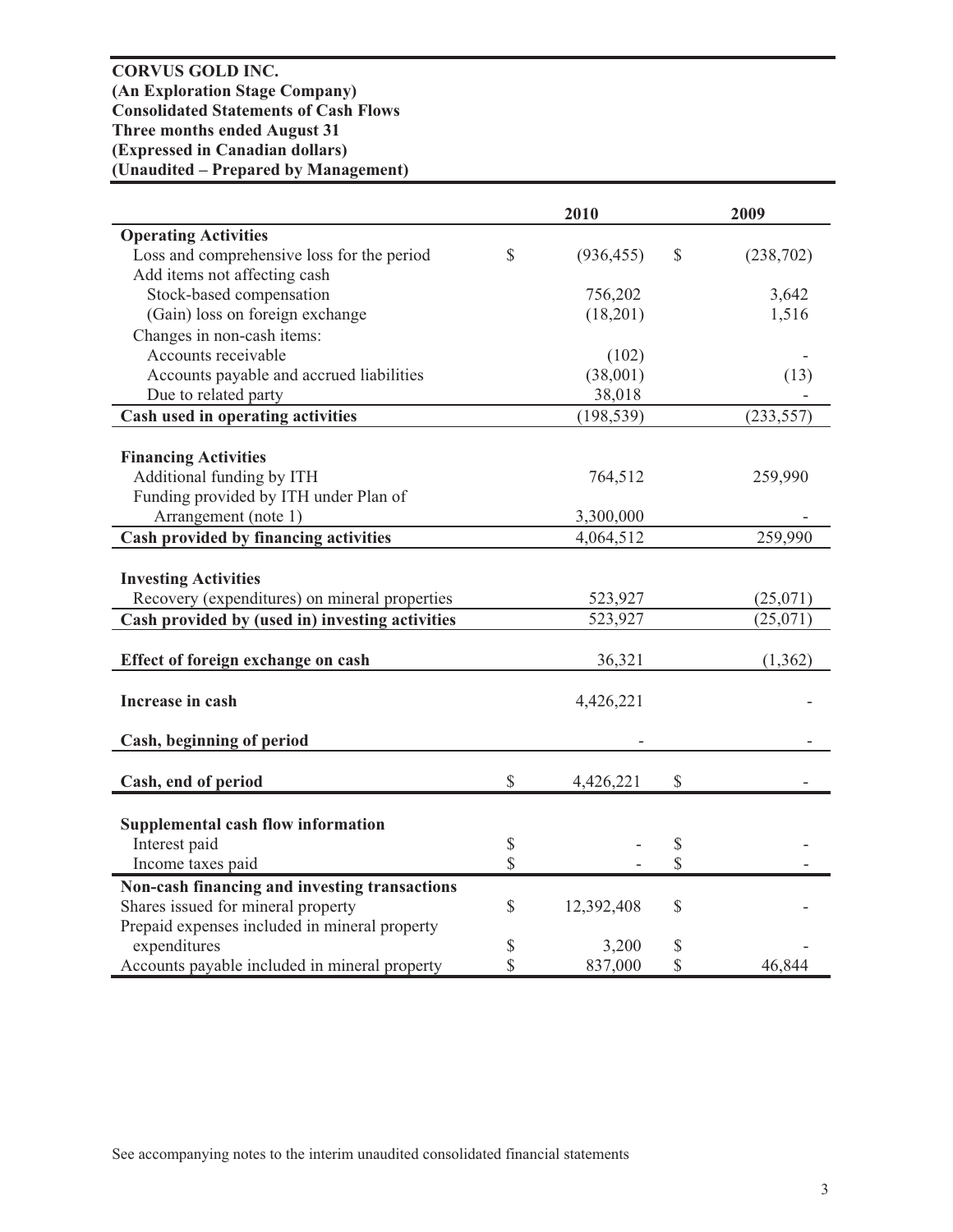# **1. PLAN OF ARRANGEMENT AND TRANSFER OF ASSETS**

On August 25, 2010, International Tower Hill Mines Ltd. ("ITH") completed its Plan of Arrangement (the "Arrangement") under the British Columbia Business Corporation Act whereby its other existing Alaska (other than the Livengood project) and Nevada assets would be carved out into a new public company, Corvus Gold Inc. ("Corvus" or the "Company").

The Arrangement was approved by the board of directors of ITH and by among other things, the favourable vote of ITH's shareholders at a special meeting held on August 12, 2010 to approve the Arrangement.

Under the Arrangement, each shareholder of ITH received one Corvus common share for every two ITH common shares held as at the effective date of the Arrangement as a return of capital. ITH transferred its wholly-owned subsidiaries, Raven Gold Alaska Inc. ("Raven Gold"), incorporated in Alaska, United States, and Talon Gold Nevada Inc. ("Talon Nevada"), incorporated in Nevada, United States. Following this transfer and related transactions, there was an indirect spin-out of certain of its mineral properties, Chisna, West Pogo, Terra, LMS, and North Bullfrog (the "Spin-out Properties"), together (the "Nevada and Other Alaska Business").

Corvus' unaudited interim consolidated financial statements reflect the balance sheets, statements of operations, comprehensive loss and deficit and cash flows of the Nevada and Other Alaska Business as if Corvus existed in its present form during the periods reported. The statements of operations, comprehensive loss and deficit for the periods ended August 31, 2010 and 2009, include an allocation of ITH's general and administrative expenses incurred in each of these periods. The allocation of general and administrative expenses was calculated on the basis of the ratio of costs incurred on the Spin-out Properties in each period presented as compared to the costs incurred on all mineral properties of ITH in each of these periods. The financial statements have been presented under the continuity of interests basis of accounting with balance sheet amounts based on the amounts recorded by ITH. Management cautions readers of these financial statements, that the allocation of expenses does not necessarily reflect future general and administrative expenses.

The opening deficit of Corvus at June 1, 2009 was calculated by applying the same allocation principles outlined above to the cumulative transactions relating to the Spin-out Properties from the date of acquisition of those mineral properties to May 31, 2009 and includes an allocation of ITH's general and administrative expenses from the date of acquisition of those mineral properties to May 31, 2009. The allocation of general and administrative expense was calculated on the basis of the ratio of costs incurred on the Spin-out Properties in each prior year as compared to the costs incurred on all mineral properties of ITH in each of those prior years.

# **2. NATURE AND CONTINUANCE OF OPERATIONS**

Corvus was incorporated on April 13, 2010 under the British Columbia Business Corporation Act.

The Company is an exploration stage entity engaged in the business of acquiring, exploring and evaluating mineral properties, and either joint venturing or developing these properties further or disposing of them when the evaluation is completed. At August 31, 2010, the Company was in the exploration stage and had interests in properties in Alaska and Nevada, U.S.A.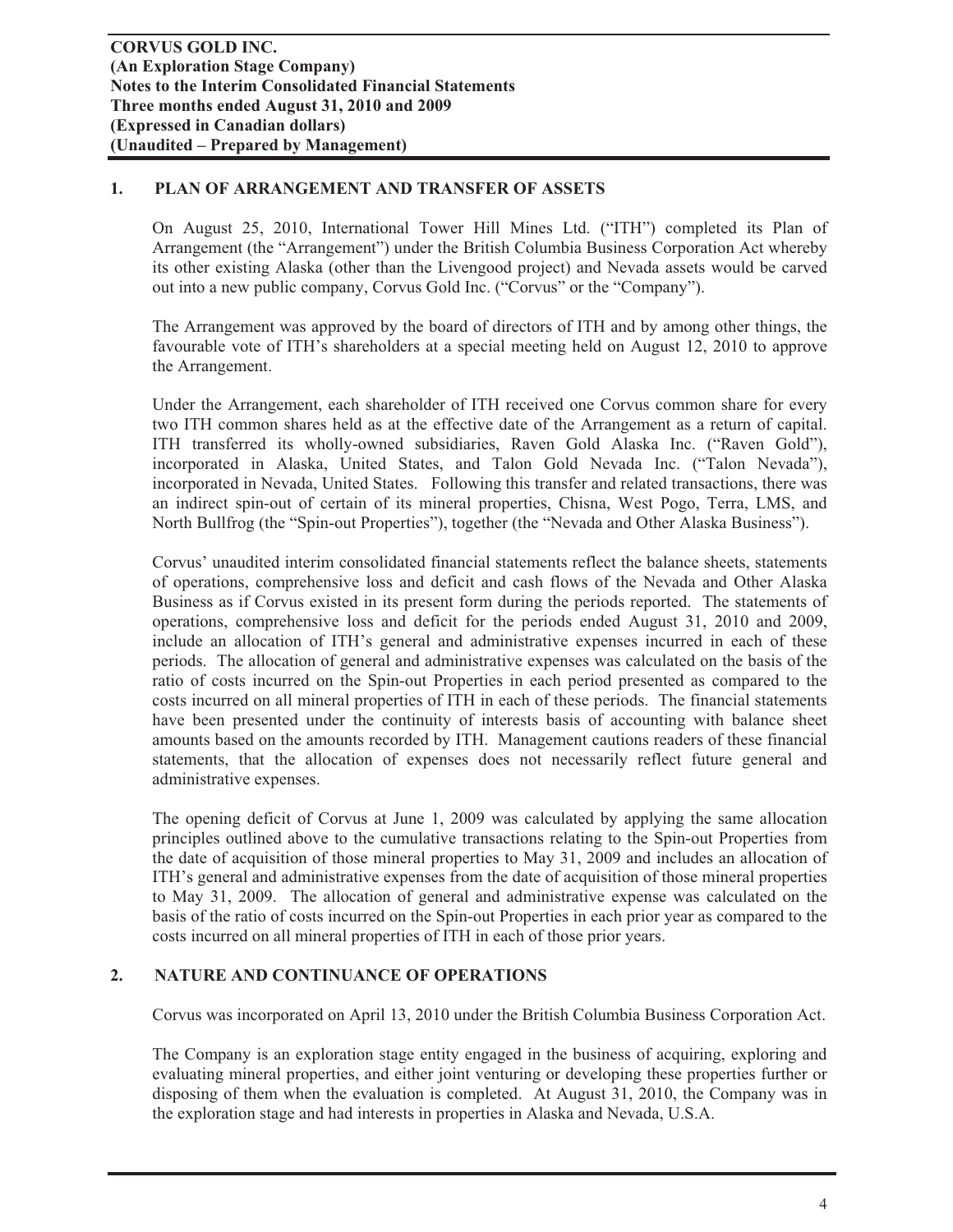# **2. NATURE AND CONTINUANCE OF OPERATIONS (cont'd)**

The business of mining and exploration involves a high degree of risk and there can be no assurance that current exploration programs will result in profitable mining operations. The Company has no source of revenue, and has significant cash requirements to meet its administrative overhead and maintain its mineral property interests. The recoverability of amounts shown for mineral properties is dependent on several factors. These include the discovery of economically recoverable reserves, the ability of the Company to obtain the necessary financing to complete the development of these properties, and future profitable production or proceeds from disposition of mineral properties. The carrying value of the Company's mineral property interests does not reflect current or future values.

These consolidated financial statements have been prepared in accordance with Canadian generally accepted accounting principles ("GAAP") on a going concern basis, which presume the realization of assets and discharge of liabilities in the normal course of business for the foreseeable future. The Company's ability to continue as a going concern is dependent upon achieving profitable operations and/or obtaining additional financing. The Company has sustained losses from operations, and has an ongoing requirement for capital investment to explore its mineral properties. The Company expects that it will need to raise substantial additional capital to accomplish its business plan over the next several years. The Company expects to seek additional financing through equity financing. There can be no assurance as to the availability or terms upon which such financing might be available.

These consolidated financial statements do not include any adjustments to the amounts and classification of assets and liabilities that might be necessary should the Company be unable to continue in business.

# **3. SIGNIFICANT ACCOUNTING POLICIES**

The following is a summary of the significant accounting policies used by management in the preparation of these consolidated financial statements in accordance with Canadian GAAP.

#### **a) Basis of consolidation**

These consolidated financial statements include the accounts of the Company and its whollyowned subsidiaries Talon Nevada (a Nevada corporation) and Raven Gold (an Alaska corporation). All intercompany transactions and balances have been eliminated.

#### **b) Basis of presentation**

These consolidated financial statements have been prepared on a carve-out basis from ITH as if the Company had operated as a stand-alone entity during the reporting periods.

Assets, liabilities and equity contributions directly attributable to the Company have been allocated to the Company. Revenues and expenses have generally been allocated based on the allocation of ITH and each subsidiary head office general and administrative expenses based upon the ratio of costs incurred on the Spin-out Properties in each period presented as compared to the costs incurred on all mineral properties of ITH in each of these periods. Amounts were allocated using management's best estimates in order to provide the most reasonable allocation.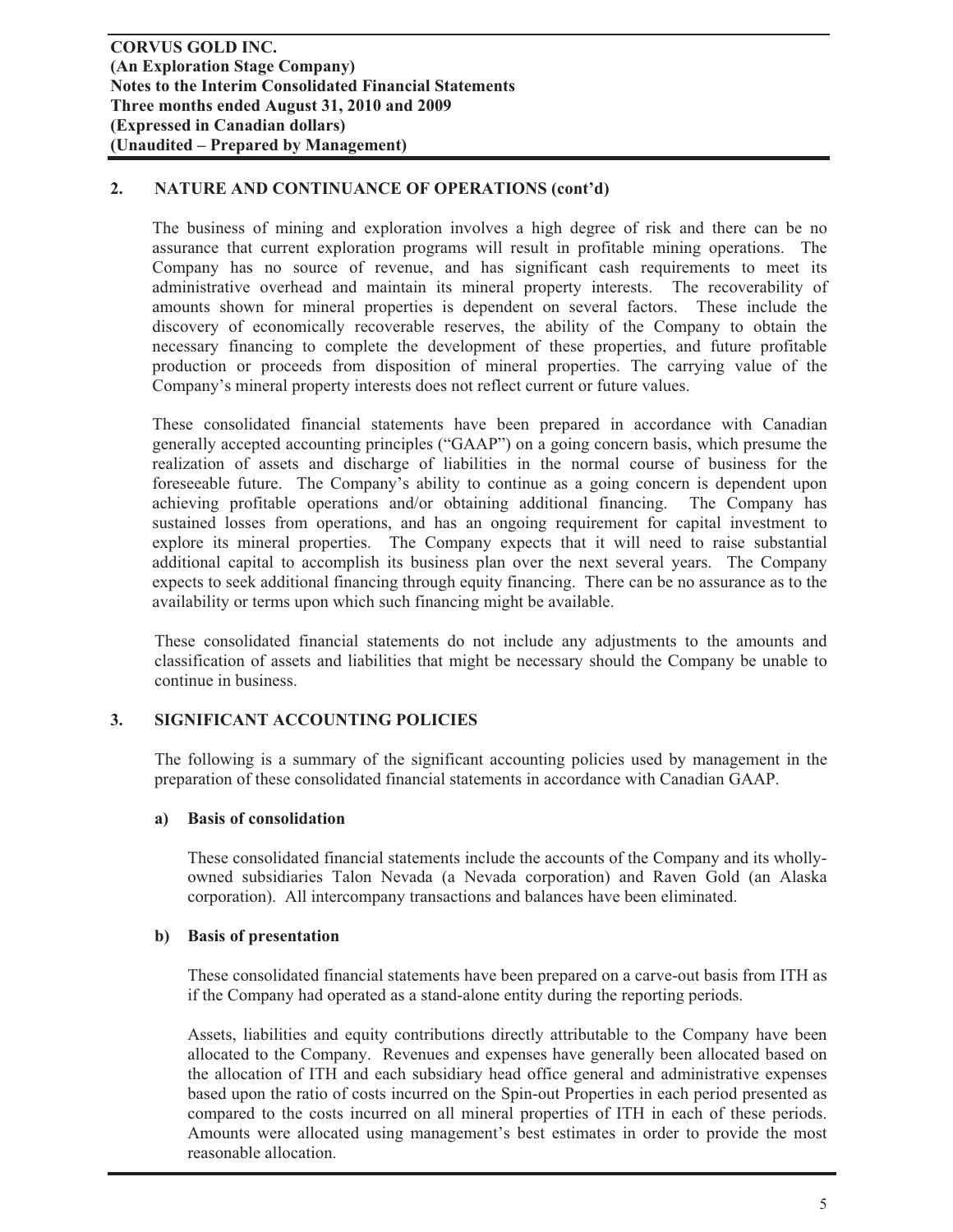#### **b) Basis of presentation (cont'd)**

As a result of the basis of presentation described above, these consolidated financial statements may not necessarily be indicative of the results that would have been obtained if the Company had operated as a stand-alone entity, nor are they necessarily indicative of the results for any future periods. The continuing operation of the Company is dependent on obtaining required funding from outside sources. While ITH has been successful in raising the required funding from outside sources in the past, it cannot be certain that any such funding would be available in the future to the Company, or that funds would be available on terms acceptable to the management of the Company.

#### **c) Foreign currency translation**

Monetary assets and liabilities are translated at period-end exchange rates; other assets and liabilities have been translated at the rates prevailing at the date of transaction. Revenue and expense items, except for amortization, are translated at the average rate of exchange for the period. Amortization is converted using rates prevailing at dates of acquisition. Gains and losses from foreign currency translation are included in the consolidated statements of operations.

#### **d) Mineral properties**

Mineral properties consist of mining claims, leases and options. Acquisition options, leasehold and exploration costs are capitalized and deferred until such time as the property is put into production or the properties are disposed of either through sale or abandonment. If the property is put into production, the costs of acquisition and exploration will be writtenoff over the life of the property, based on estimated economic reserves. Proceeds received from the sale of any interest in a property will first be credited against the carrying value of the property, with any excess included in operations for the period. If a property is abandoned, the property and deferred exploration costs will be written-off to operations in the period of abandonment.

Recorded costs of mineral properties and deferred exploration and development expenditures are not intended to reflect present or future values of mineral properties.

Deferred costs related to mineral property interests are periodically reviewed for impairment. A review for potential impairment is subject to potentially material measurement uncertainty. If a review indicates that a mineral property interest has been impaired the related deferred costs are written-down or written-off.

Although the Company has taken steps to verify title to mineral properties in which it has an interest, based on industry norms for the current stage of exploration of such properties, these procedures do not guarantee the Company's title. Property title may be subject to unregistered prior agreements and inadvertent non-compliance with regulatory requirements.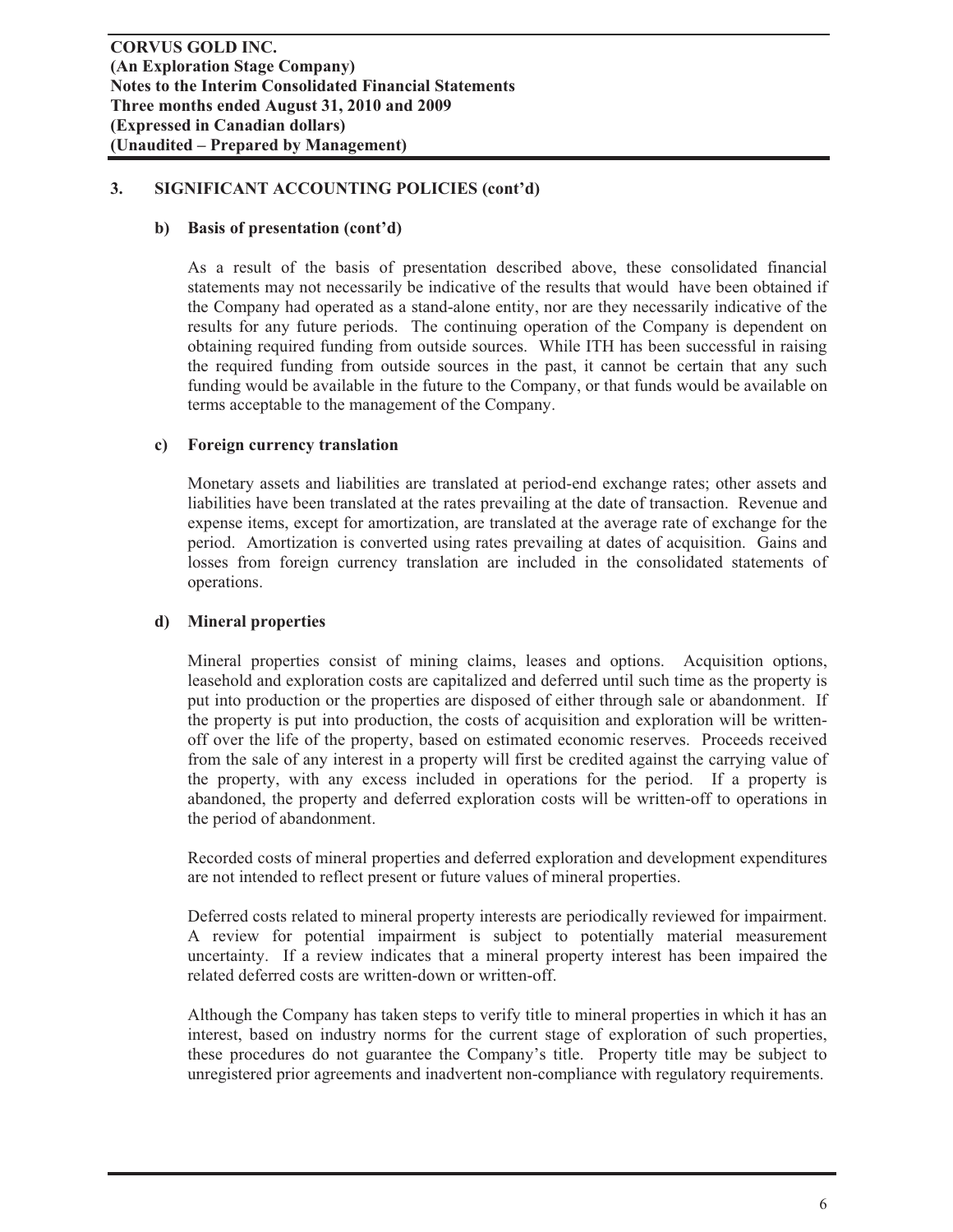#### **e) Asset retirement obligations**

Asset retirement obligations are recognized for legal obligations related to the retirement of long-lived tangible assets that arise from the acquisition, construction, development or normal operation of such assets. A liability for an asset retirement obligation is recognized in the period in which it is incurred and when a reasonable estimate of the fair value of the liability can be made with the corresponding asset retirement cost recognized by increasing the carrying amount of the related long-lived asset. The asset retirement cost is subsequently allocated in a rational and systematic method over the underlying asset's useful life. The initial fair value of the liability is accreted, by charges to operations, to its estimated future value.

#### **f) Share capital**

The Company has adopted the residual value method with respect to the measurement of shares and warrants issued as private placement units. The residual value method first allocates value to the more easily measurable component based on fair value and then the residual value, if any, to the less easily measurable component.

The fair value of the common shares issued in the private placements was determined to be the more easily measurable component and these were valued at their fair value, as determined by the closing quoted bid price on the announcement date. The balance, if any, was allocated to the attached warrants. Any fair value attributed to the warrants is recorded as warrants.

Share capital issued as non-monetary consideration is recorded at the fair market value of the shares issued, which is determined by the Board of Directors of the Company and is generally based on the trading price of the shares at the time an agreement to issue shares has been reached.

Share issuance costs incurred on the issuance of the Company's shares are charged directly to share capital.

#### **g) Loss per share**

Basic loss per share is calculated using the weighted average number of shares outstanding during the year. Diluted loss per share has not been presented separately as the outstanding options and warrants are anti-dilutive for each of the periods presented.

The Company uses the treasury stock method of calculating fully diluted per share amounts whereby any proceeds from the exercise of stock options or other dilutive instruments are assumed to be used to purchase common shares at the average market price during the period.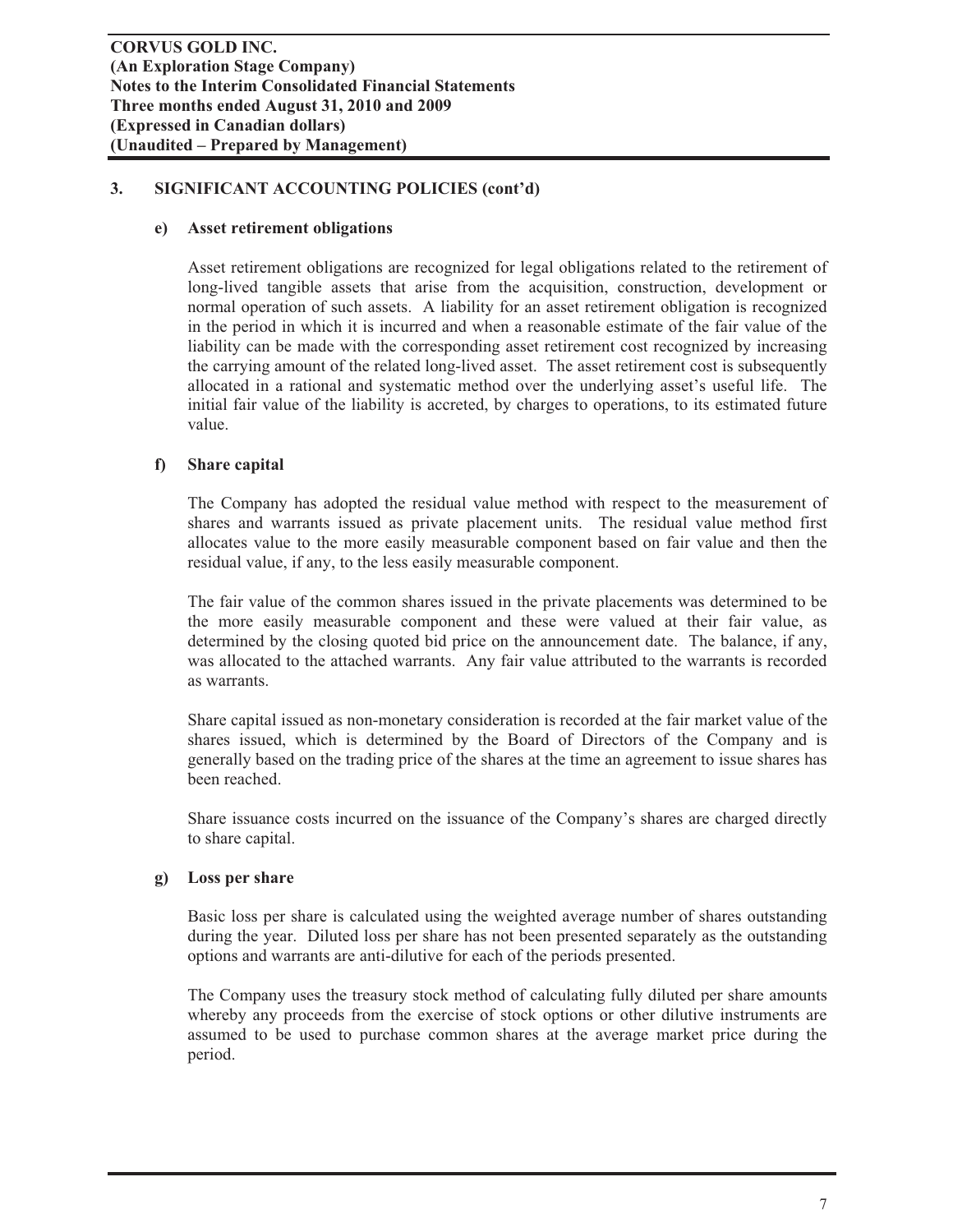#### **h) Income tax**

Income taxes are accounted for using the future income tax method. Under this method income taxes are recognized for the estimated income taxes payable for the current period and future income taxes are recognized for temporary differences between the tax and accounting bases of assets and liabilities and for the benefit of losses available to be carried forward for tax purposes that are more likely than not to be realized. Future income tax assets and liabilities are measured using tax rates expected to apply in the years in which the temporary differences are expected to be recovered or settled. To the extent that future income tax assets are not considered more likely than not to be realized, a valuation allowance is recorded.

#### **i) Stock-based compensation**

The Company accounts for stock-based compensation using a fair value based method with respect to all stock-based payments measured and recognized, to directors, employees and non-employees. For directors and employees, the fair value of the options is measured at the date of grant. For non-employees, the fair value of the options is measured on the earlier of the date at which the counterparty performance is completed or the date the performance commitment is reached or the date at which the equity instruments are granted if they are fully vested and non-forfeitable. The fair value of the options is accrued and charged either to operations or mineral properties, with the offset credit to contributed surplus. For directors and employees the options are recognized over the vesting period, and for nonemployees the options are recognized over the related service period. If and when the stock options are ultimately exercised, the applicable amounts of contributed surplus are transferred to share capital. The Company has not incorporated an estimated forfeiture rate for stock options that will not vest; rather the Company accounts for actual forfeitures as they occur.

#### **j) Measurement uncertainty**

The preparation of financial statements in conformity with Canadian GAAP requires management to make estimates and assumptions that affect the reported amount of assets and liabilities and disclosure of contingent liabilities at the date of the financial statements, and the reported amounts of revenues and expenditures during the reporting period. Actual results could differ from those reported.

Significant areas requiring the use of management estimates include the recoverability of mineral properties, the assumptions used in the determination of the fair value of financial instruments and stock-based compensation, asset retirement obligation estimates, allocation of administrative expenses on spin-out from ITH, and the determination of the valuation allowance for future income tax assets and accruals. Management believes the estimates are reasonable; however, actual results could differ from those estimates and could impact future results of operations and cash flows.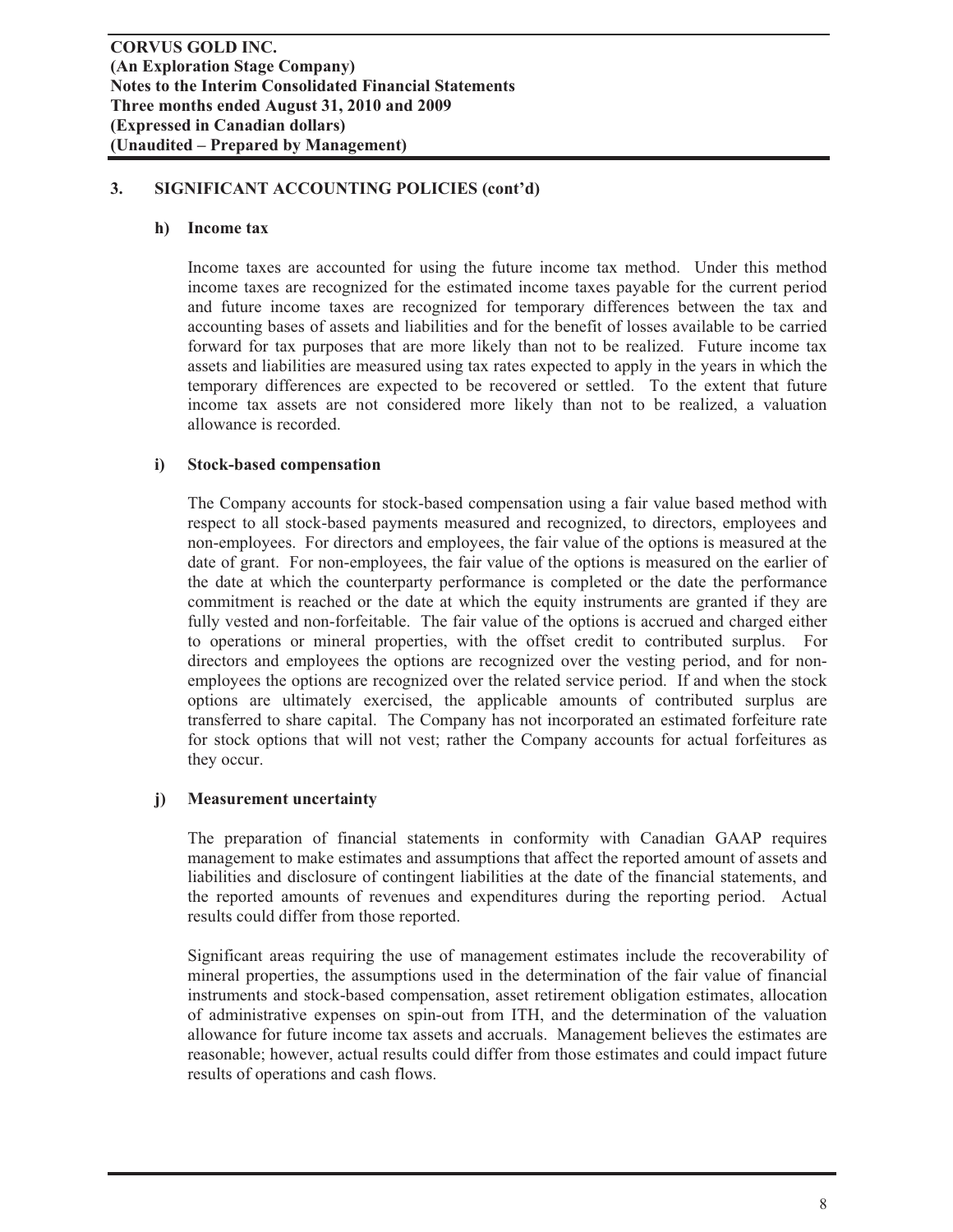#### **k) Financial Instruments – Recognition and Measurement; Disclosure and Presentation**

All financial instruments are classified into one of the following five categories: held-fortrading, held-to-maturity, loans and receivables, available-for-sale financial assets, or other financial liabilities. Initial and subsequent measurement and recognition of changes in the value of financial instruments depends on their initial classification. All financial instruments, including derivatives, are included on the balance sheet and are measured at fair market value upon inception with the exception of certain related party transactions. Heldfor-trading financial instruments are measured at fair value and all gains and losses are included in operations in the period in which they arise. Available-for-sale financial assets are measured at fair value with revaluation gains and losses included in other comprehensive income until the asset is removed from the balance sheet. Loans and receivables, held to maturity investments and other financial liabilities are measured at amortized cost using the effective interest method. Gains and losses upon inception, de-recognition, impairment write-downs and foreign exchange translation adjustments are recognized immediately. Transaction costs related to financial instruments will be expensed in the period incurred.

The Company classified its financial instruments as follows:

- Cash is classified as held-for-trading.
- Accounts payable and accrued liabilities are classified as other liabilities.
- Due to related party is classified as other liabilities.

#### **l) Comprehensive Income**

Comprehensive income is the change in shareholders' equity during a period from transactions and other events from non-owner sources. This standard requires certain gains and losses that would otherwise be recorded as part of the net earnings to be presented in other "comprehensive income" until it is considered appropriate to recognize into net earnings. This standard requires the presentation of comprehensive income, and its components in a separate financial statement that is displayed with the same prominence as the other financial statements. There are no material differences between comprehensive income (loss) and net loss for the periods reported.

#### **m) Future accounting changes**

(i) International Financial Reporting Standards ("IFRS")

In 2008, the Canadian Accounting Standards Board ("AcSB") confirmed that the transition to IFRS from Canadian GAAP will be effective for fiscal years beginning on or after January 1, 2011 for publicly accountable enterprises. The company will therefore be required to present IFRS financial statements for its August 31, 2011 interim consolidated financial statements. The effective date will require the restatement for comparative purposes of amounts reported by the Company for the year ended May 31, 2011. The Company is currently evaluating the impact of the conversion on the Company's consolidated financial statements and is considering accounting policy choices available under IFRS.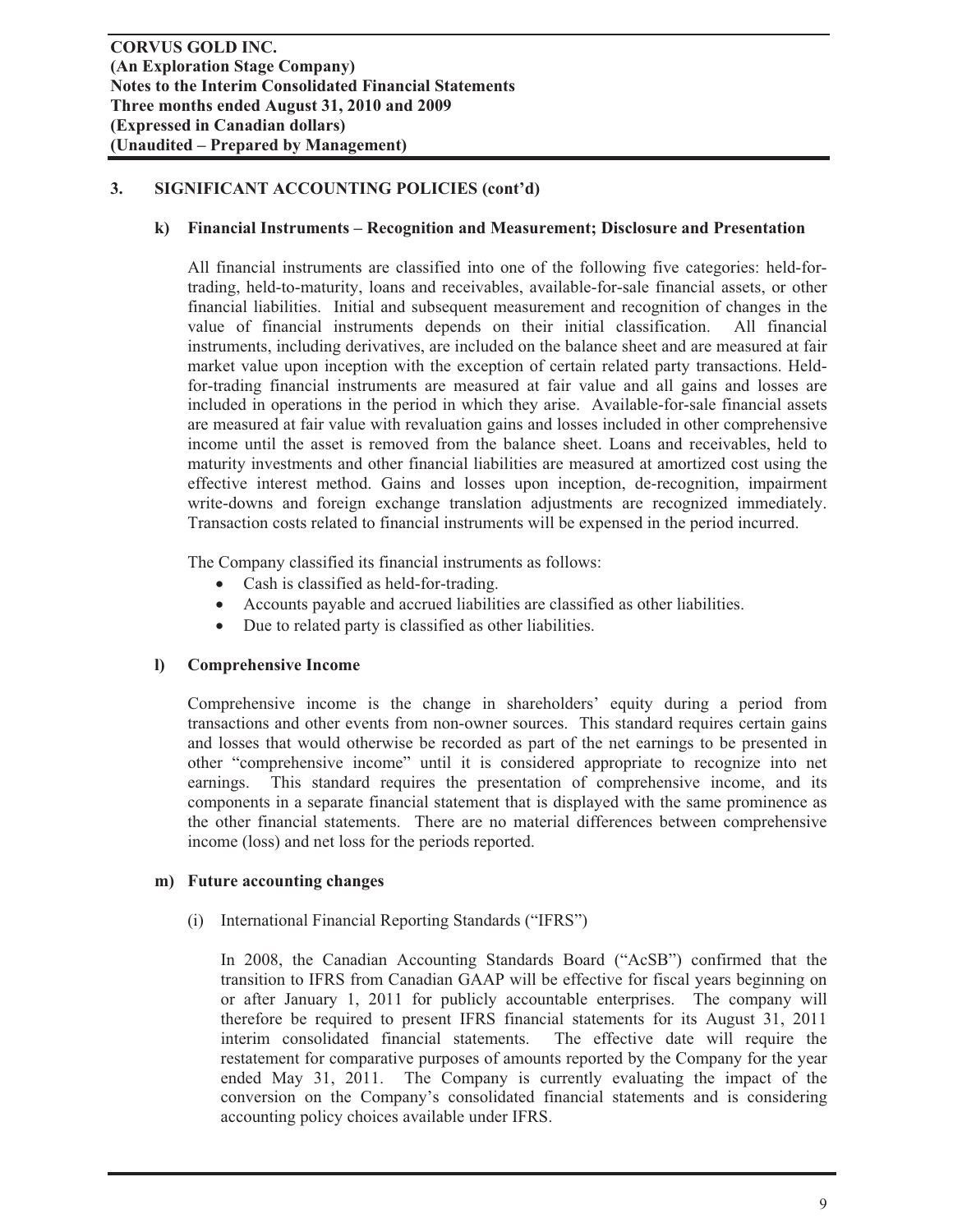#### **m) Future accounting changes (cont'd)**

(ii) Business combinations

In January 2009, the CICA issued Handbook Section 1582, "Business Combinations", which replaces the existing standards. This section establishes the standards for the accounting of business combinations, and states that all assets and liabilities of an acquired business will be recorded at fair value. Estimated obligations for contingent considerations and contingencies will also be recorded at fair value at the acquisition date. The standard also states that acquisition-related costs will be expensed as incurred and that restructuring charges will be expensed in the periods after the acquisition date. This standard is equivalent to IFRS on business combinations. This standard is applied prospectively to business combinations with acquisition dates on or after January 1, 2011. Earlier adoption is permitted. This standard is not expected to be adopted prior to the transition to IFRS.

(iii) Consolidated financial statements

In January 2009, the CICA issued Handbook Section 1601, "Consolidated Financial Statements", which replaces the existing standards. This section establishes the standards for preparing consolidated financial statements and is effective for interim and annual consolidated financial statements beginning on or after January 1, 2011. This standard is not expected to be adopted prior to the transition to IFRS.

(iv) Non-controlling interests

In January 2009, the CICA issued Handbook Section 1602, "Non-controlling Interests", which establishes standards for the accounting of non-controlling interests of a subsidiary in the preparation of consolidated financial statements subsequent to a business combination. This standard is equivalent to IFRS on consolidated and separate financial statements. This standard is effective for interim and annual consolidated financial statements beginning on or after January 1, 2011. This standard is not expected to be adopted prior to the transition to IFRS.

#### **4. RISK MANAGEMENT AND FINANCIAL INSTRUMENTS**

#### *Fair Value of Financial Instruments*

The carrying values of cash and accounts payable and accrued liabilities approximate their fair values due to the short-term maturity of these financial instruments. The fair values of amounts due to related party have not been disclosed as their fair values cannot be reliably measured since the party is not at arm's length.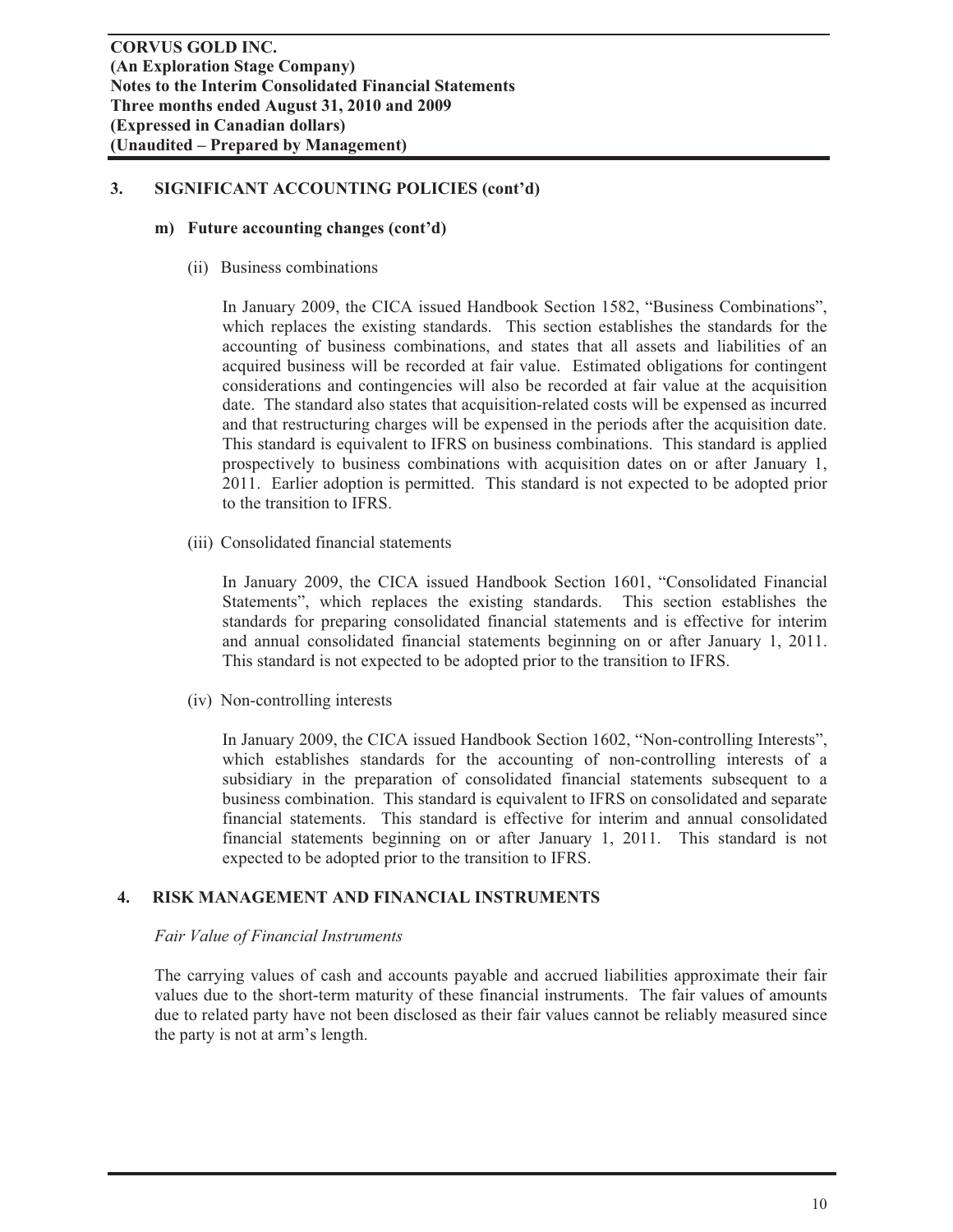# **4. RISK MANAGEMENT AND FINANCIAL INSTRUMENTS (cont'd)**

The Company's risk exposure and the impact on the Company's financial instruments are summarized below:

# *Fair Value Hierarchy*

Financial instruments recorded at fair value on the Consolidated Balance Sheets are classified using a fair value hierarchy that reflects the significance of the inputs used in making the measurements. The fair value hierarchy has the following levels:

|  |                        |  |  | Level 1 – valuation based on quoted prices (unadjusted) in active markets for identical |  |  |  |
|--|------------------------|--|--|-----------------------------------------------------------------------------------------|--|--|--|
|  | assets or liabilities; |  |  |                                                                                         |  |  |  |

- Level 2 valuation techniques based on inputs other than quoted prices included in level 1 that are observable for the asset or liability, either directly (i.e. as prices) or indirectly (i.e. derived from prices); and
- Level 3 valuation techniques using inputs for the asset or liability that are not based on observable market data (unobservable inputs).

The fair value hierarchy requires the use of observable market inputs whenever such inputs exist. A financial instrument is classified to the lowest level of the hierarchy for which a significant input has been considered in measuring fair value.

The following table presents the financial instruments recorded at fair value in the Consolidated Balance Sheets, classified using the fair value hierarchy described above:

|      |     | $\boldsymbol{\Delta}$ val<br>⊷  |    | $\sim$ lavel             |     | <b>ATTA</b> |
|------|-----|---------------------------------|----|--------------------------|-----|-------------|
| Cash | . . | $\sim$<br>$\sim$<br>1, 120, 221 | ۳D | $\overline{\phantom{a}}$ | . . | ۰           |

The Company's risk exposure and the impact on the Company's financial instruments are summarized below:

#### **a) Credit risk**

Concentration of credit risk exists with respect to the Company's cash as all amounts are held at a major Canadian financial institution. The Company's concentration of credit risk and maximum exposure thereto in Canada is as follows:

|      | 2010<br>August 31, |     | 2010<br>$\mathbf{M}$ ay |  |
|------|--------------------|-----|-------------------------|--|
| Cash |                    | دا، | -                       |  |

The credit risk associated with cash is minimized by ensuring that substantially all Canadian and US dollar amounts are held with a major Canadian financial institution with strong investment-grade rating by a primary ratings agency.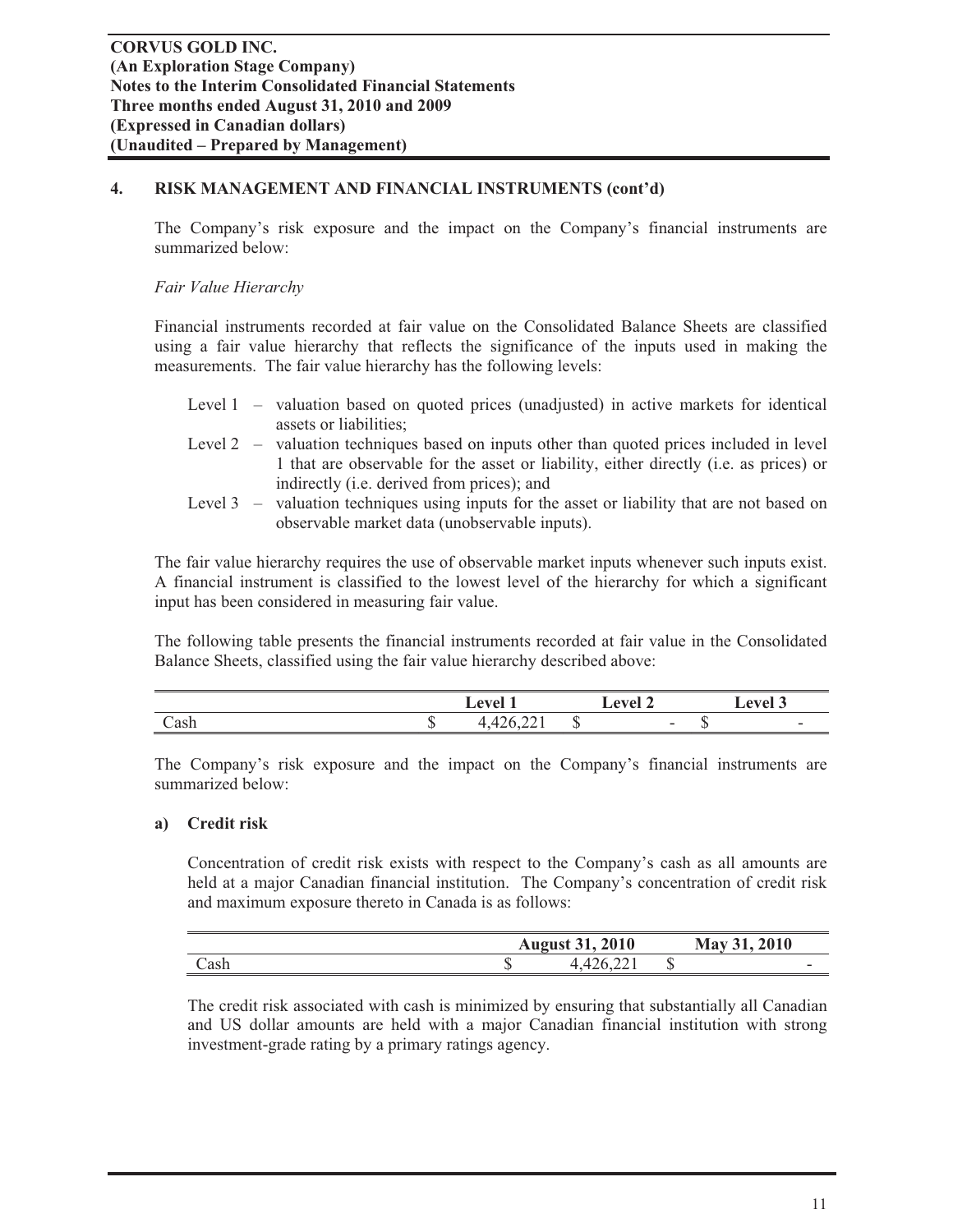# **4. RISK MANAGEMENT AND FINANCIAL INSTRUMENTS (cont'd)**

# **b) Liquidity risk**

Liquidity risk is the risk that the Company will not be able to meet its financial obligations as they fall due. The Company's approach to managing liquidity risk is to provide reasonable assurance that it will have sufficient funds to meet liabilities when due. The Company manages its liquidity risk by forecasting cash flows from operations and anticipated investing and financing activities. At August 31, 2010, the Company had cash of \$4,426,221, which will be sufficient to meet its obligations related to its accounts payable and accrued liabilities of \$837,134 and due to related party of \$38,018.

All its non-derivative financial liabilities, made up of accounts payable and accrued liabilities, are due within six months of the period end as shown below. The Company does not have any derivative financial liabilities.

|                                             | $0$ to $3$<br>months | $3$ to 6<br>months |              | 6 to 12<br>months |   |              | Total   |
|---------------------------------------------|----------------------|--------------------|--------------|-------------------|---|--------------|---------|
| Accounts payable and<br>accrued liabilities | 837,134 \$           | -                  | -S           |                   | ۰ | <sup>S</sup> | 837,134 |
| Due to related party                        |                      | 38,018             |              |                   |   |              | 38,018  |
|                                             | 837,134              | 38,018             | <sup>S</sup> |                   | ۰ |              | 875,152 |

# **c) Market risk**

Market risk is the risk that the fair value or future cash flows of a financial instrument will fluctuate because of changes in market prices. Market risk comprises three types of risk: interest rate risk, foreign currency risk, and other price risk.

(i) Interest rate risk

The Company is not subject to interest rate risk.

(ii) Foreign currency risk

 The Company is exposed to foreign currency risk to the extent that certain monetary financial instruments and other assets are denominated in United States dollars. The Company has not entered into any foreign currency contracts to mitigate this risk, as it believes this risk is minimized by the minimal amount of cash held in United States funds, nor entered into any hedging arrangements with respect to mineral property expenditure commitments denominated in United States dollars. The Company's sensitivity analysis suggests that a consistent 5% change in the absolute rate of exchange for the United States dollars, the foreign currency for which the Company has net assets employed, would affect net assets and foreign exchange gain (loss) by approximately \$90,000. As at August 31, 2010, the Company had the following financial instruments in US\$: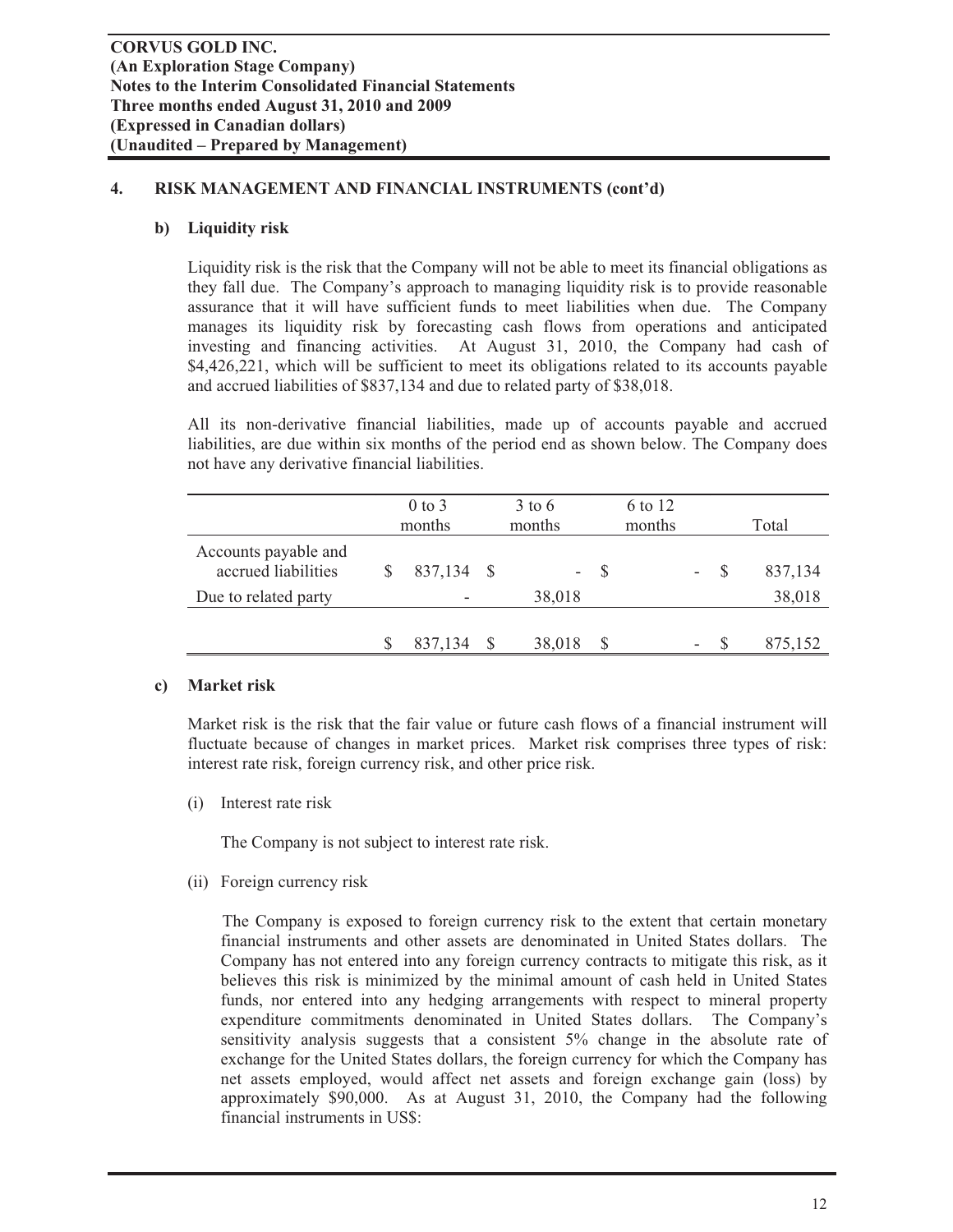# **4. RISK MANAGEMENT AND FINANCIAL INSTRUMENTS (cont'd)**

# **c) Market risk (cont'd)**

(ii) Foreign currency risk (cont'd)

|                                                  | <b>CADS</b><br>equivalent | US\$                 |
|--------------------------------------------------|---------------------------|----------------------|
| Cash<br>Accounts payable and accrued liabilities | $1,126,236$ \$<br>837,000 | 1,056,011<br>784,810 |

As at August 31, 2010, US\$ amounts were converted at a rate of US\$1 to CAD\$1.0665.

# (iii) Other price risk

Other price risk is the risk that the fair value or future cash flows of a financial instrument will fluctuate because of changes in market prices, other than those arising from interest rate risk or foreign exchange risk or commodity price risk. The Company has no financial instruments exposed to such risk.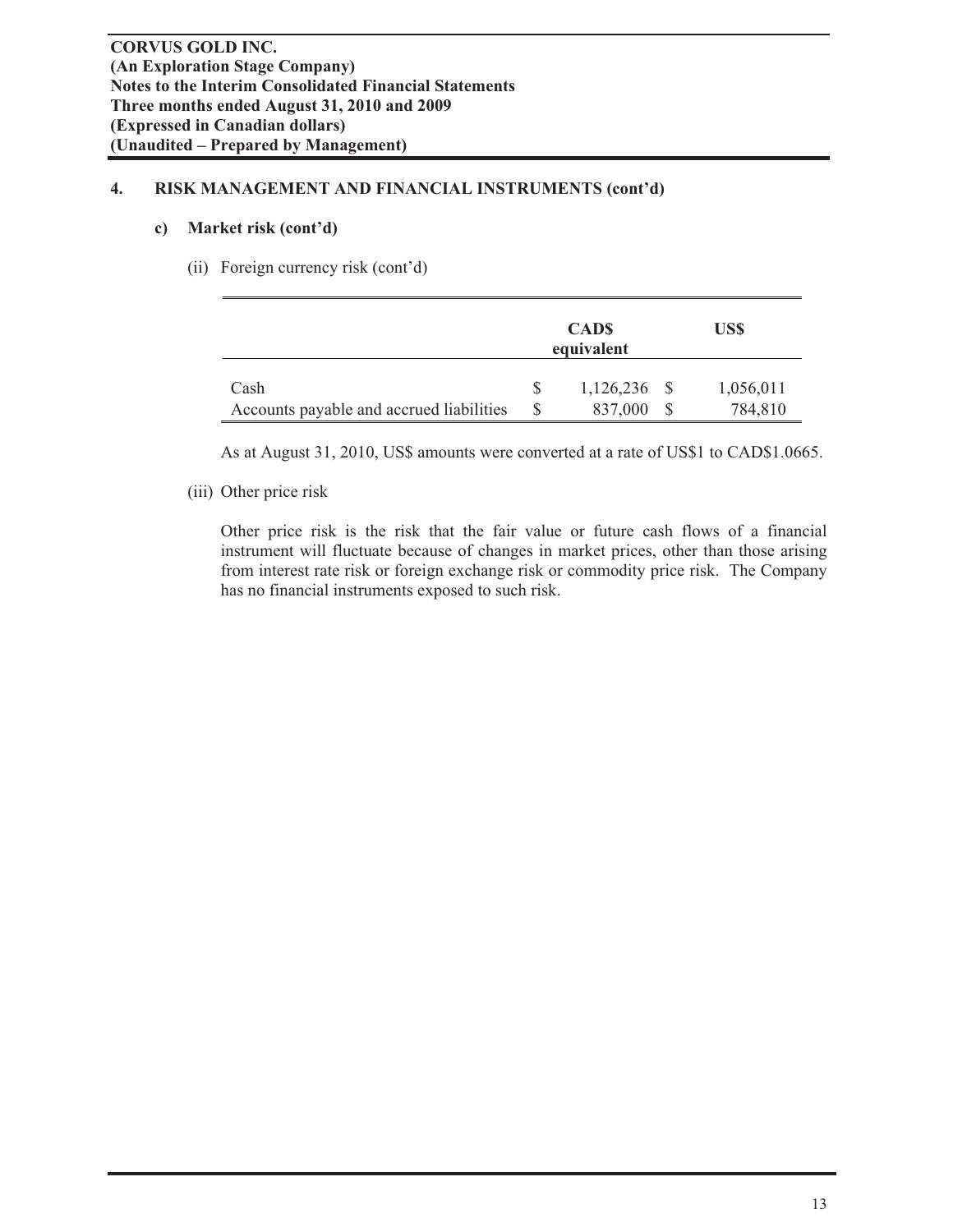**CORVUS GOLD INC.<br>(An Exploration Stage Company)**<br>Notes to the Interim Consolidated Financial Statements **Notes to the Interim Consolidated Financial Statements**  Three months ended August 31, 2010 and 2009 **Three months ended August 31, 2010 and 2009**  (Unaudited - Prepared by Management) **(Unaudited – Prepared by Management) (An Exploration Stage Company)**  (Expressed in Canadian dollars) **(Expressed in Canadian dollars) CORVUS GOLD INC.**

# MINERAL PROPERTIES **5. MINERAL PROPERTIES**  ้

Accumulated costs in respect of mineral tenures and mineral rights owned, leased or under option, consist of the following: Accumulated costs in respect of mineral tenures and mineral rights owned, leased or under option, consist of the following:

|                                                      | st Pogo<br>$\stackrel{\circ}{\geq}$ |                | Chisna                  | North Bullfrog  |       | <b>LMS</b>     | Terra           | Total CAD\$             |
|------------------------------------------------------|-------------------------------------|----------------|-------------------------|-----------------|-------|----------------|-----------------|-------------------------|
|                                                      | (note 5(a)(ii))                     |                | (note 5(a)(i))          | (note 5(c)      |       | (note 5(b)(i)) | (note 5(b)(ii)) |                         |
| Balance, May 31, 2009                                | 463,131<br>↮                        | ↔              | 1,849,613               | 2,594,580<br>↮  | ↮     | 2,221,208      | 3,925,881<br>↮  | 11,054,413<br>↮         |
| Cash payments<br>Acquisition costs:                  |                                     |                |                         | 250,000         |       |                |                 | 250,000                 |
| Common shares issued                                 |                                     |                |                         | 801,000         |       |                |                 | 801,000                 |
|                                                      |                                     |                |                         | 1,051,000       |       |                |                 | 1,051,000               |
| Deferred exploration costs:                          |                                     |                |                         |                 |       |                |                 |                         |
| Advance to contractors                               |                                     |                | 512,115                 |                 |       |                |                 | 512,115                 |
| Contract services                                    |                                     | 5,233<br>2,680 | 1,073,250<br>13,960     | 96,155          | 3,034 | 16,064         | 30,948          | 1,221,650               |
| Drilling<br>Assay                                    |                                     |                |                         |                 |       |                |                 | 19,674                  |
| Field costs                                          |                                     | 991            | 40,896                  | 14,865          |       | 830            | (60, 865)       |                         |
| Equipment rental                                     |                                     | 1,356          | 2,440                   |                 |       | 3,426          |                 | $(3, 283)$<br>7, 222    |
| and maintenance & tenure                             |                                     | 18,562         | 232,505                 | 88,612          |       | 27,916         | 164,864         | 532,459                 |
| Transportation                                       |                                     | 8,917          | 29,255                  | 11,796          |       | 2,158          | 152             | 52,278                  |
| Travel                                               |                                     | 1,798          | 14,216                  |                 |       |                |                 | 16,014                  |
|                                                      |                                     | 39,537         | 918,637                 | 214,462         |       | 50,394         | 135,099         | 2,358,129               |
| Total expenditures for the year                      |                                     | 39,537         | 1,918,637               | 1,265,462       |       | 50,394         | 135,099         | 3,409,129               |
| Cost Recovery                                        |                                     |                | 2.207.003               |                 |       |                | (949)           | (2.217.852)             |
| Balance, May 31, 2010                                | 502,668                             |                | 1,561,247               | 3,860,042       |       | 2,271,602      | 4,050,131       | 12,245,690              |
| Acquisition costs:                                   |                                     |                |                         |                 |       |                |                 |                         |
| Cash payments                                        |                                     |                |                         |                 |       |                |                 |                         |
| Common shares issued                                 |                                     |                |                         |                 |       |                |                 |                         |
|                                                      |                                     |                |                         |                 |       |                |                 |                         |
| Deferred exploration costs:                          |                                     |                |                         |                 |       |                |                 |                         |
| Contract services (note 7)<br>Advance to contractors |                                     |                | (407, 975)<br>2,564,405 | 102.492         |       | 1,458          | 2,843           | (407, 975)<br>2,671,198 |
| Assay                                                |                                     |                | 40,603                  |                 | 2,979 |                |                 | 43,582                  |
| Drilling                                             |                                     |                |                         |                 |       |                |                 |                         |
| Field costs                                          |                                     |                | 236,022                 |                 |       |                | 36              | 236,058                 |
| Equipment rental                                     |                                     |                | 75,540                  | 4,165<br>57,235 |       |                |                 | 79,705                  |
| Land maintenance & tenure                            |                                     |                | 42,432                  |                 |       |                |                 | 99,667                  |
| Transportation                                       |                                     |                | 20,156                  |                 | 335   | 356            | 317             | 21,164                  |
| Travel                                               |                                     | 317            | 288,674                 |                 | 3,787 |                |                 | 292,778                 |
|                                                      |                                     | $\frac{2}{3}$  | 2,859,857               | 170,993         |       | 1.814          | 3,196           | 3,036,177               |
| Total expenditures for the period                    |                                     | 317            | 2,859,857               | 170,993         |       | 1,814          | 3,196           | 3,036,177               |
| Cost Recovery                                        |                                     |                | (2, 712, 847)           |                 |       |                |                 | (2, 712, 847)           |
| Balance, August 31, 2010                             | 502,985<br>↮                        | မာ             | 1,708,257               | 4,031,035<br>↮  | ക     | 2,273,416      | 4,053,327<br>↮  | 12,569,020<br>↮         |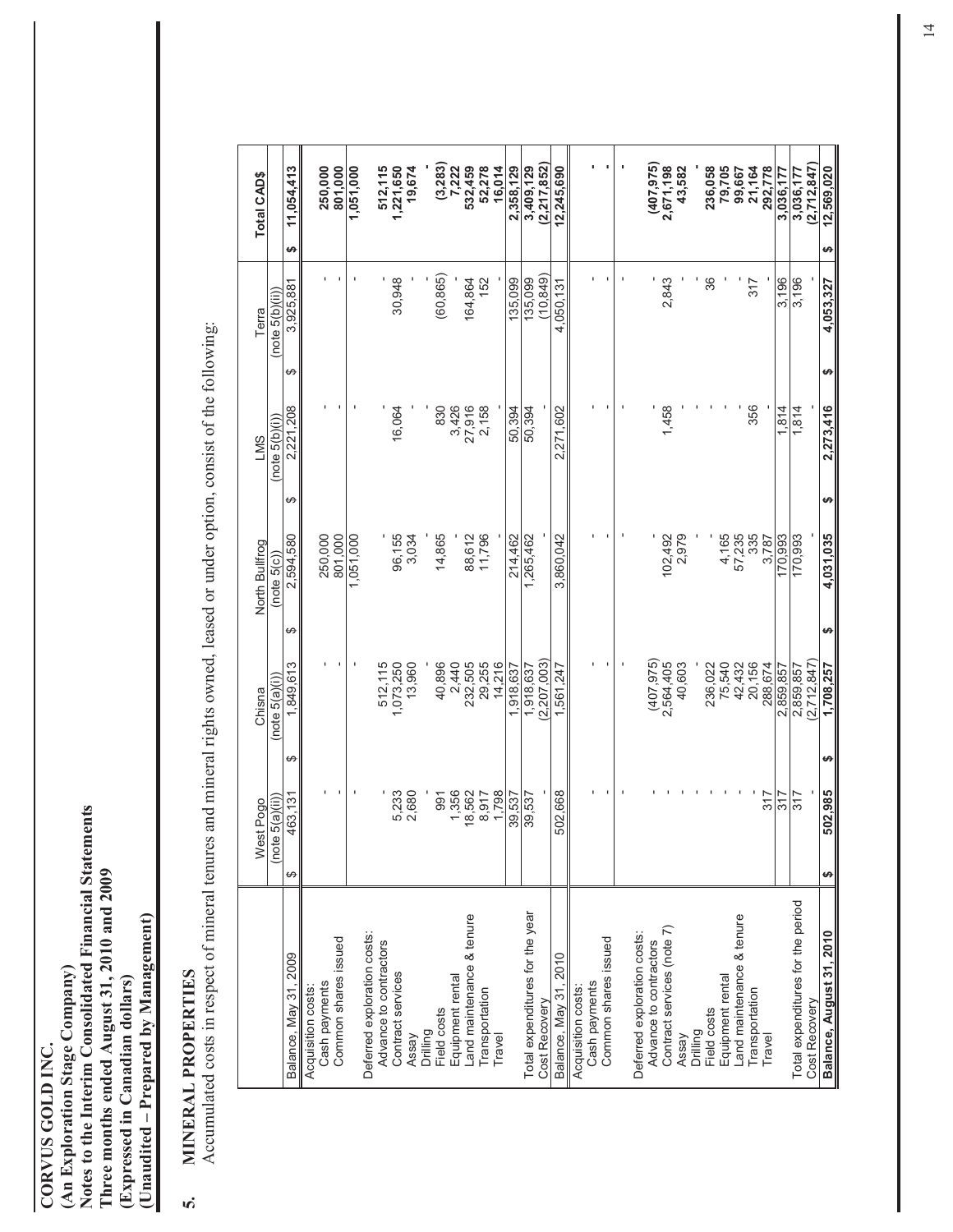Pursuant to the Arrangement, the obligations and interests in the Spin-out Properties under the various Agreements have been transferred from ITH to the Company.

# **a) Properties acquired from AngloGold, Alaska**

Pursuant to an Asset Purchase and Sale and Indemnity Agreement dated June 30, 2006, as amended on July 26, 2007, (the "AngloGold Agreement") among ITH, AngloGold Ashanti (U.S.A.) Exploration Inc. ("AngloGold") and Talon Gold Alaska, Inc. (ITH's wholly-owned Alaskan subsidiary), ITH acquired all of AngloGold's interest in a portfolio of seven mineral exploration projects in Alaska (then aggregating 246 square kilometres) and referred to as the Livengood, Chisna, Gilles, Coffee Dome, West Pogo, Blackshell, and Caribou properties (the "Sale Properties") in consideration of cash payment USD50,000 on August 4, 2006, and the issuance of 5,997,295 ITH common shares, representing approximately 19.99% of ITH's issued shares following the closing of the acquisition and two private placement financings raising an aggregate of \$11,479,348. AngloGold had the right to maintain its percentage equity interest in ITH, on an ongoing basis, provided that such right will terminate if AngloGold's interest falls below 10% at any time after January 1, 2009. On July 10, 2009, AngloGold elected to exercise its right to maintain its 13.2907% equity interest in ITH pursuant to the AngloGold Agreement.

As further consideration for the transfer of the Sale Properties, ITH granted to AngloGold a 90 day right of first offer with respect to the Sale Properties and any additional mineral properties in Alaska in which ITH acquires an interest and which interest ITH proposes to farm out or otherwise dispose of. If AngloGold's equity interest in ITH is reduced to less than 10%, then this right of first offer will terminate.

Pursuant to the Arrangement, ITH spun-out the Chisna and West Pogo properties to the Company. Details of the Chisna and West Pogo properties are as follows:

(i) Chisna Property

The Chisna property is located in the eastern Alaska Range, Alaska, and consists of 608 State of Alaska mining claims divided into five blocks (approximately 32,935 hectares total) owned 100% by the Company pursuant to the Arrangement.

On November 2, 2009, ITH entered into a joint venture agreement (as amended) with Ocean Park Ventures Corp. ("OPV"). Pursuant to the agreement, an Alaskan subsidiary of OPV ("Subco") and Raven Gold, an Alaskan subsidiary of the Company, will form a joint venture (the "OPV/Raven JV") for the purpose of exploring and developing the property.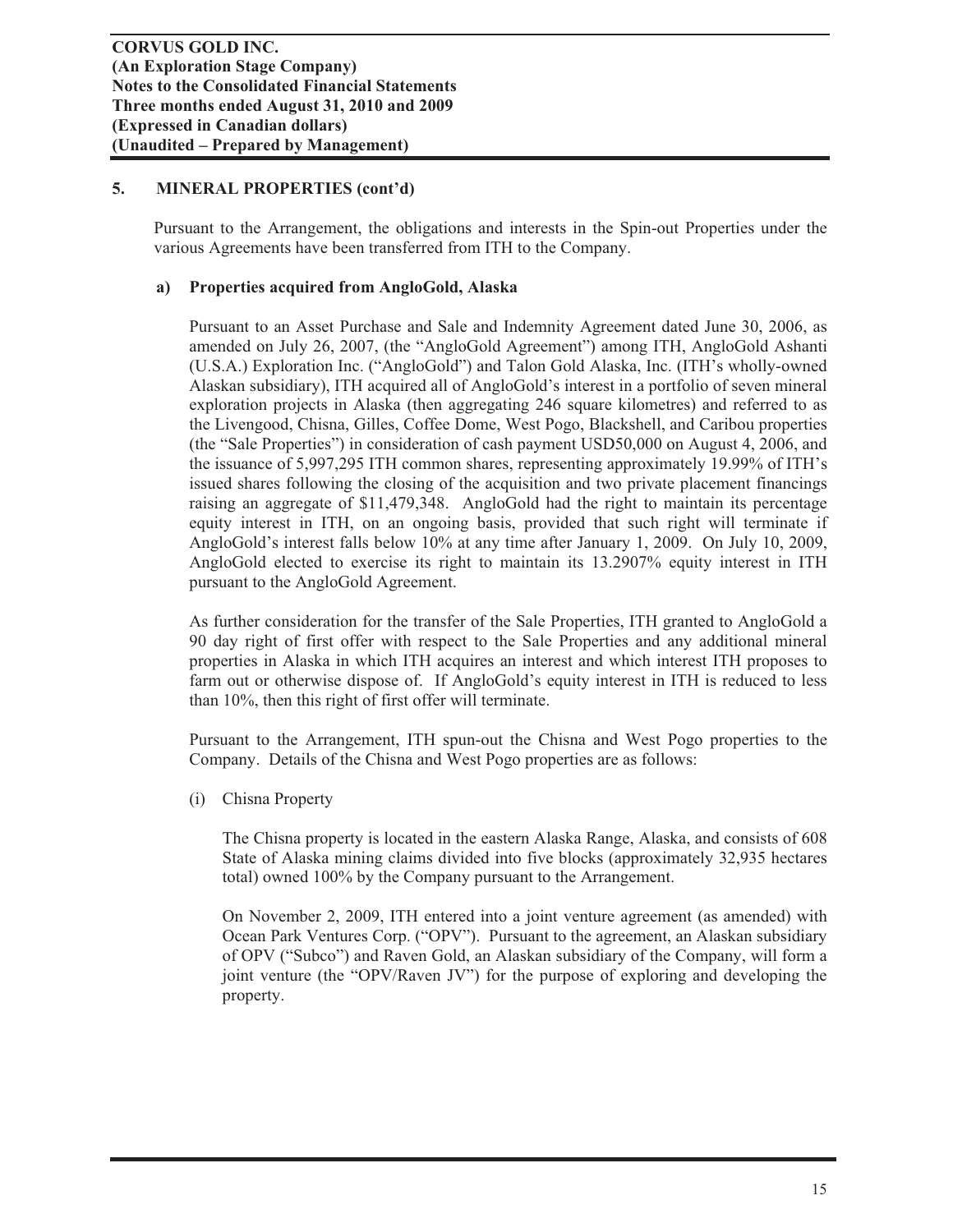#### **a) Properties acquired from AngloGold, Alaska (cont'd)**

(i) Chisna Property (cont'd)

The initial interests of Subco and Raven Gold in the OPV/Raven JV will be 51% and 49% respectively. Raven Gold's initial contribution to the OPV/Raven JV will be its interest in the Chisna Project. Subco's contribution to the OPV/Raven JV will be funding for the OPV/Raven JV totalling USD 20,000,000 over five years; of which USD 5,000,000 must be provided during the first year. The first year amount is reduced to USD 2,000,000 if, at any time during such year, the London PM gold fix price and the LME closing copper price are each below USD 700/oz and USD 1.70/lb, respectively, for a period of ten consecutive trading days. If Subco fails to fund any portion of the initial USD 5,000,000 (or USD 2,000,000 as applicable) in the first year, Raven Gold will be entitled to terminate the OPV/Raven JV and OPV and Subco will be jointly indebted to Raven Gold for the difference between USD 5,000,000 (or USD 2,000,000 as applicable) and the amount actually funded.

Raven Gold will be the operator of the OPV/Raven JV during the first two years. After two years, Subco will be entitled to assume the operatorship of the OPV/Raven JV and to maintain operatorship until and unless it ceases to hold a majority interest in the OPV/Raven JV. Any work program proposed by the operator will be subject to approval by the five member OPV/Raven JV management committee. After Subco has completed its USD 20,000,000 initial contribution, the OPV/Raven JV participant with the greatest interest in the OPV/Raven JV will be entitled to nominate three members of the management committee.

If Subco funds the entire USD 20,000,000 within five year period, it will have the option to acquire a further 19% interest in the OPV/Raven JV by producing a positive bankable feasibility study in respect of the Chisna Project within five years after electing to exercise such option, and by funding and additional exploration required to produce such a study. The feasibility study must support a mining operation at a minimum level of 300,000 ounces per year of gold equivalent production.

In consideration for the ITH providing the resources for Raven Gold to enter into the OPV/Raven JV, OPV will issue 200,000 common shares (received on March 15, 2010) to ITH following satisfaction of the conditions precedent to the formation of the OPV/Raven JV and an additional 200,000 shares each anniversary thereafter, to a total of 1,000,000 shares, provided the OPV/Raven JV is in good standing.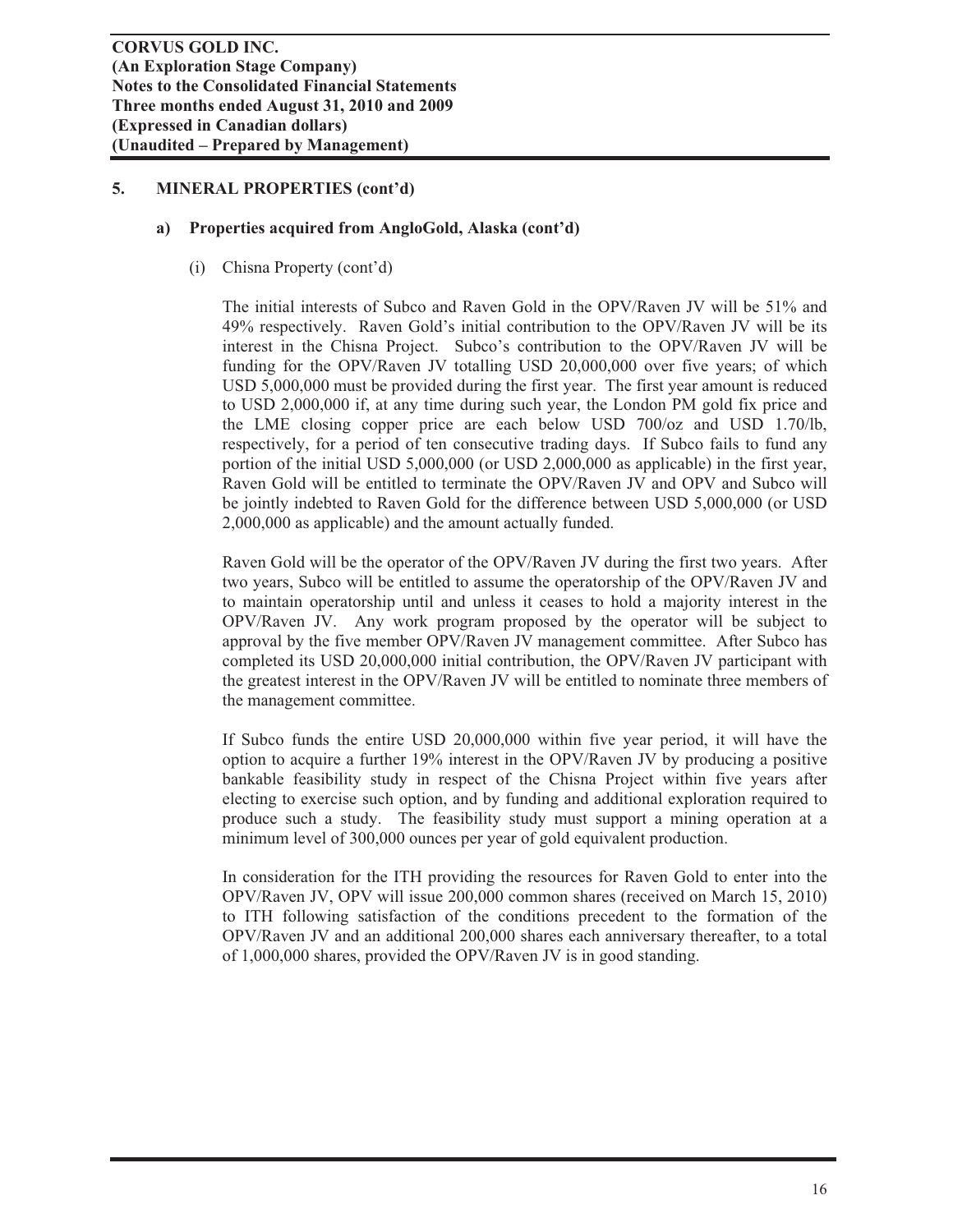#### **a) Properties acquired from AngloGold, Alaska (cont'd)**

(i) Chisna Property (cont'd)

The formation of the OPV/Raven JV, and the rights of OPV/Subco under the OPV/Raven JV Agreement, were subject to a pre-emptive right in favour of AngloGold under the AngloGold Agreement (note 5(a)), which was waived by AngloGold on November 17, 2009. Consequently, Subco and Raven Gold proceeded with the OPV/Raven JV, and will be bound by the existing Indemnity and Pre-emptive Rights Agreement among AngloGold, ITH and Talon Gold Alaska Inc., as provided for in the AngloGold Agreement. The principal effect of that agreement on the OPV/Raven JV will be indemnity provisions relating to the Chisna Project, and AngloGold will have no further pre-emptive right in respect of the Chisna Project.

The formation of the OPV/Raven JV was accepted for filing by the TSXV on behalf of OPV on March 15, 2010 and ITH had received the initial 200,000 common shares of OPV required under the November 2, 2009 OPV/Raven JV Agreement. As at August 31, 2010, the Company has received USD 4,720,000 from OPV toward its initial contribution.

On March 20, 2010, ITH entered into a Mineral Exploration Agreement with Option to Lease with Ahtna Incorporated ("Ahtna"), an Alaska Native Regional Corporation, concerning approximately 26,516 hectares of fee simple lands in the Athell Area of Alaska surrounding portions of ITH's Chisna project (the "Ahtna Agreement"). Pursuant to the agreement, Ahtna has consented to the transfer of Raven Gold's rights to the OPV/Raven JV. Further consent will be required if Raven Gold ceases to be the operator under the OPV/Raven JV.

The key terms of the Ahtna Agreement include the following:

- exclusive right to explore, and the option to enter into a mining lease to develop and mine, the subject lands for a six-year period.
- annual option payments of USD  $1.00 -$  USD  $1.25$  per acre.
- minimum exploration expenditures of USD  $4 -$  USD 8 per acre, provided that if the agreement is not terminated at the end of any option year, the exploration expenditures for the next year become a firm commitment.
- at the end of the third year, Raven Gold will release at least 50% of the original lands subject to the agreement.
- x preferential contracting, hiring and training practice for Ahtna shareholders or designees.
- x scholarship contributions to the Ahtna Heritage Foundation (USD 10,000/year, subject to increase for inflation).
- all surface work subject to Ahtna archaeological and cultural clearance.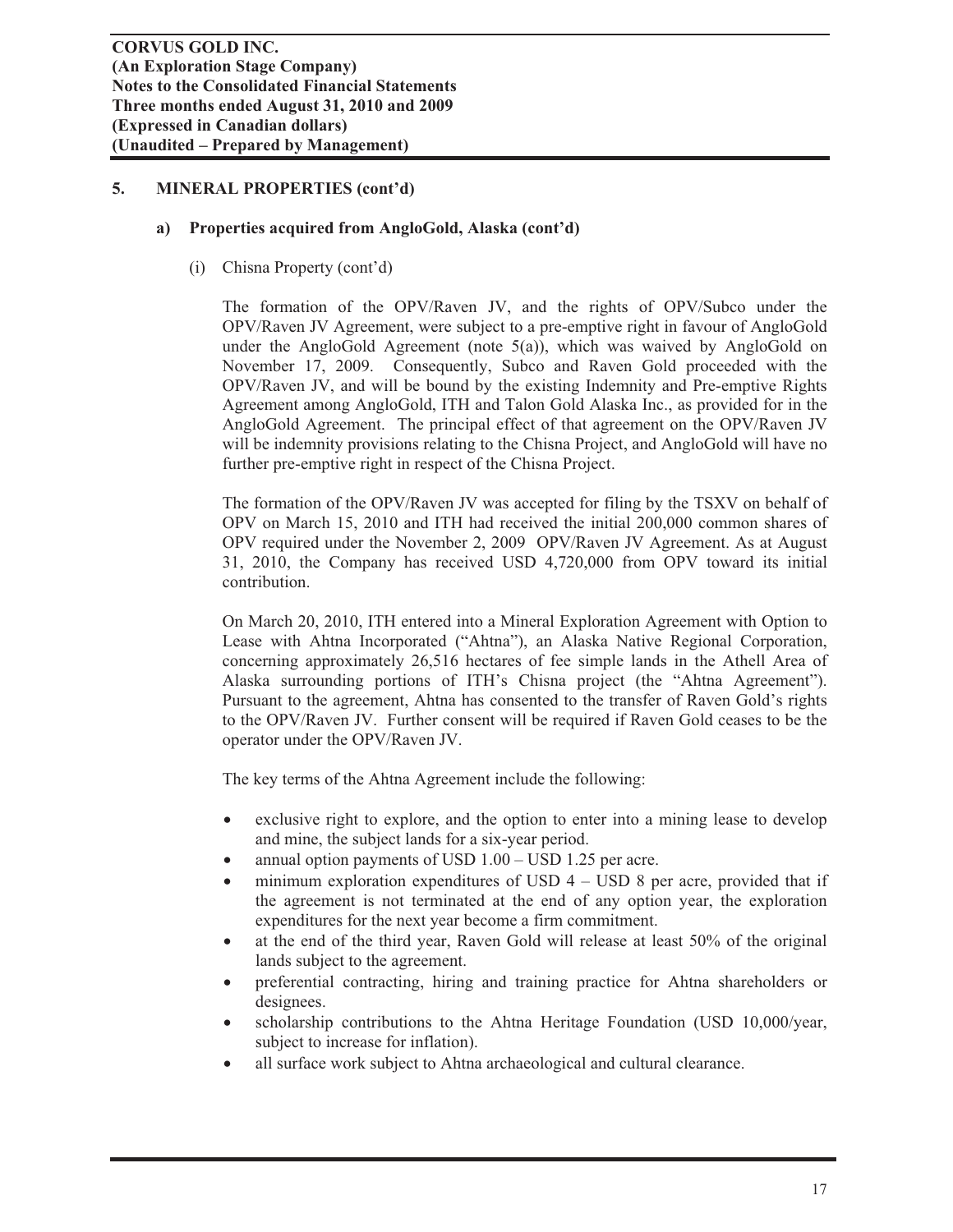#### **a) Properties acquired from AngloGold, Alaska (cont'd)**

(i) Chisna Property (cont'd)

 Upon Raven Gold having expended an aggregate of USD 1,000,000 (including 2,500 feet of core drilling) and having completed a feasibility study over some or all of the land subject to the exploration agreement within the six year term of the Ahtna Agreement, Raven Gold has the option to enter into a mining lease. The key terms of the mining lease include:

- exclusive mining rights for an initial term of ten years and so long thereafter as commercial production continues.
- $\bullet$  minimum exploration expenditures of USD 4.00 USD 9.00 per acre subject to the lease until commercial production is achieved, escalating over time.
- advance minimum royalty payments of USD  $6 -$  USD 12 per acre escalating over time (50% deductible from production royalties)
- NSR production royalties for gold and silver scaled from 2.5% (gold price USD 550 per ounce or less) to 14% (gold price USD 1,900 per ounce or higher). 2.5% on base metals and 3% on all minerals other than gold, silver or base metals.
- in the event Raven Gold acquires rights to minerals within the area subject to the lease, the acquired minerals lands are subject to a production royalty in favour of Ahtna of 2% of the gross value of any gold and silver and a NSR of 1% on base metals.
- Ahtna is also entitled to receive an amount by which 20% of the net profits realized by Raven Gold from its mining operations on Ahtna minerals (10% in the case of non-Ahtna minerals) in any year exceed the aggregate royalties paid by Raven Gold to Ahtna in that year.
- Ahtna has the right to acquire a working interest in the lands subject to the lease, which is to be greater than or equal to 10% but not more than 15%, upon Raven Gold having made a production decision, and in consideration, Ahtna will be required to fund ongoing operations after such exercise in an amount equal to 200% of Athna's percentage share of the pre-production expenditures incurred by Raven Gold (not including advance minimum royalty payments to Ahtna). Should Athna exercise such option, it would become a participant in the OPV/Raven JV.
- (ii) West Pogo Property

The West Pogo property is located approximately 50 kilometres north of Delta Junction, Alaska, and consists of 96 State of Alaska mining claims (1,944 hectares) owned 100% by ITH.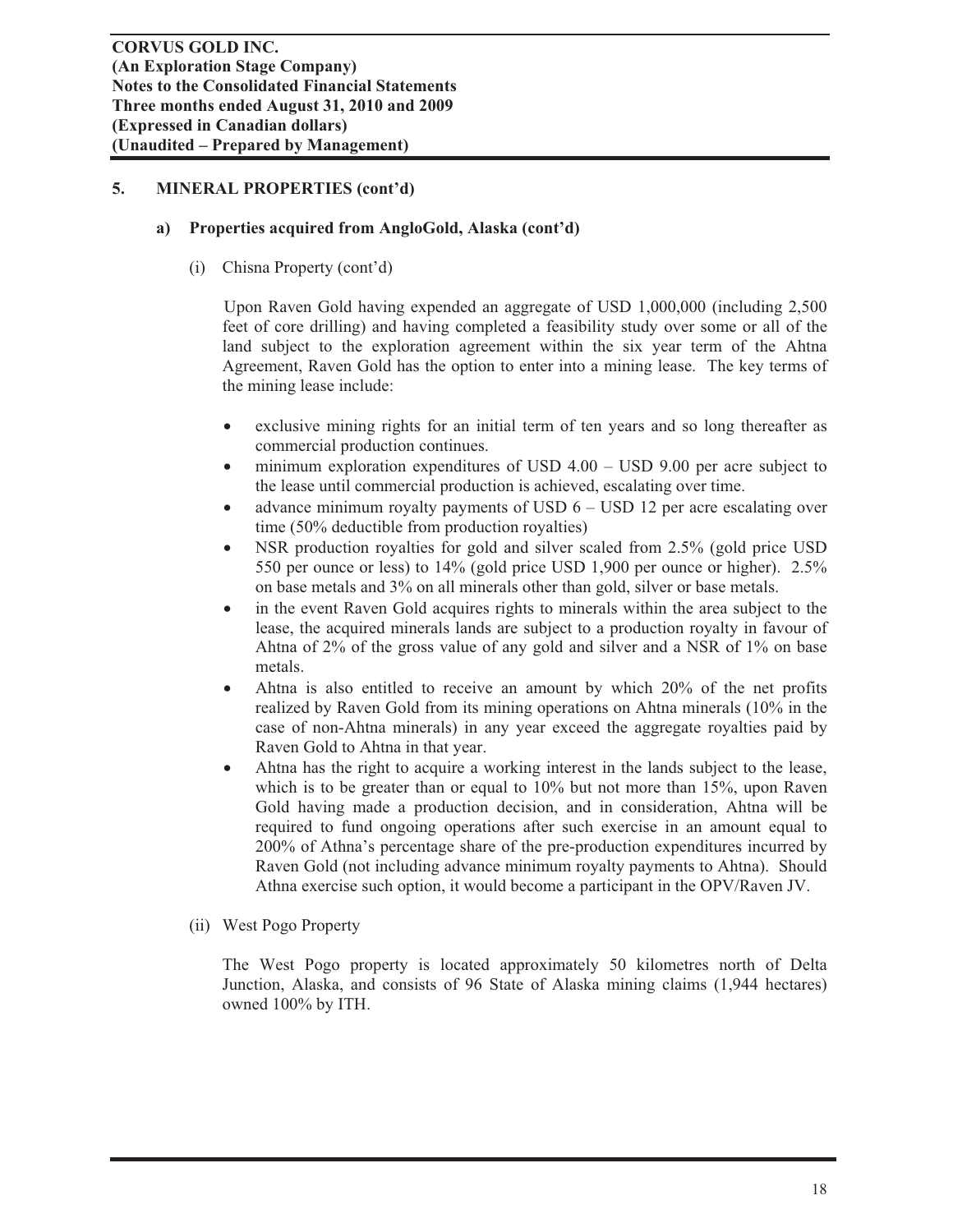#### **a) Properties acquired from AngloGold, Alaska (cont'd)**

(ii) West Pogo Property (cont'd)

On March 24, 2010, ITH entered into a binding letter of intent with First Star Resources Inc. ("First Star") in connection with the West Pogo Property (the "WP LOI"). Under the terms of the WP LOI, First Star has the ability to earn an initial 55% interest, and a second option to earn a further 45%, for a total of 100% interest. To earn the 55% interest, First Star will pay USD 250,000 (received USD 10,000) and expend USD 2,800,000 in exploration expenditures. To acquire a 100% ownership, First star will fund the project through to an advanced exploration stage by spending a further USD 2,000,000 prior to December 31, 2015, or by producing, filing and having accepted by the TSXV a NI 43-101 compliant inferred resources of 1,000,000 ounces of gold using a 0.5g/t cut-off grade, whichever costs less. An NSR royalty of 3% or 4% on gold/silver and 1% on all other producers will be payable to Raven Gold. The royalty can be reduced by 1% by paying Raven Gold USD 3,000,000.

#### **b) Properties optioned from AngloGold, Alaska**

In conjunction with the closing of the acquisition of the Sale Properties, ITH entered into an option/joint venture with AngloGold with respect to two additional mineral projects in Alaska, referred to as the LMS and the Terra properties (the "Optioned Properties").

Pursuant to the Arrangement, ITH spun-out the LMS and Terra properties to the Company. Details of the LMS and Terra properties are as follows:

(i) LMS Property

The LMS property consists of 92 State of Alaska unpatented lode mining claims (5,691 hectares) owned by AngloGold.

With respect to the LMS Property, ITH will have the right to earn a 60% interest by incurring aggregate exploration expenditures of USD 3,000,000 by January 30, 2010 (incurred), of which ITH has committed to incur minimum exploration expenditures of USD 1,000,000 during the 2006 calendar year and of USD 750,000 during the 2007 calendar year.

Upon ITH having earned its 60% interest in the LMS Property, AngloGold will have the right to re-acquire a 20% interest (for an aggregate 60% interest) and become manager of the joint venture by incurring a further USD 4,000,000 in exploration expenditures over a further two years.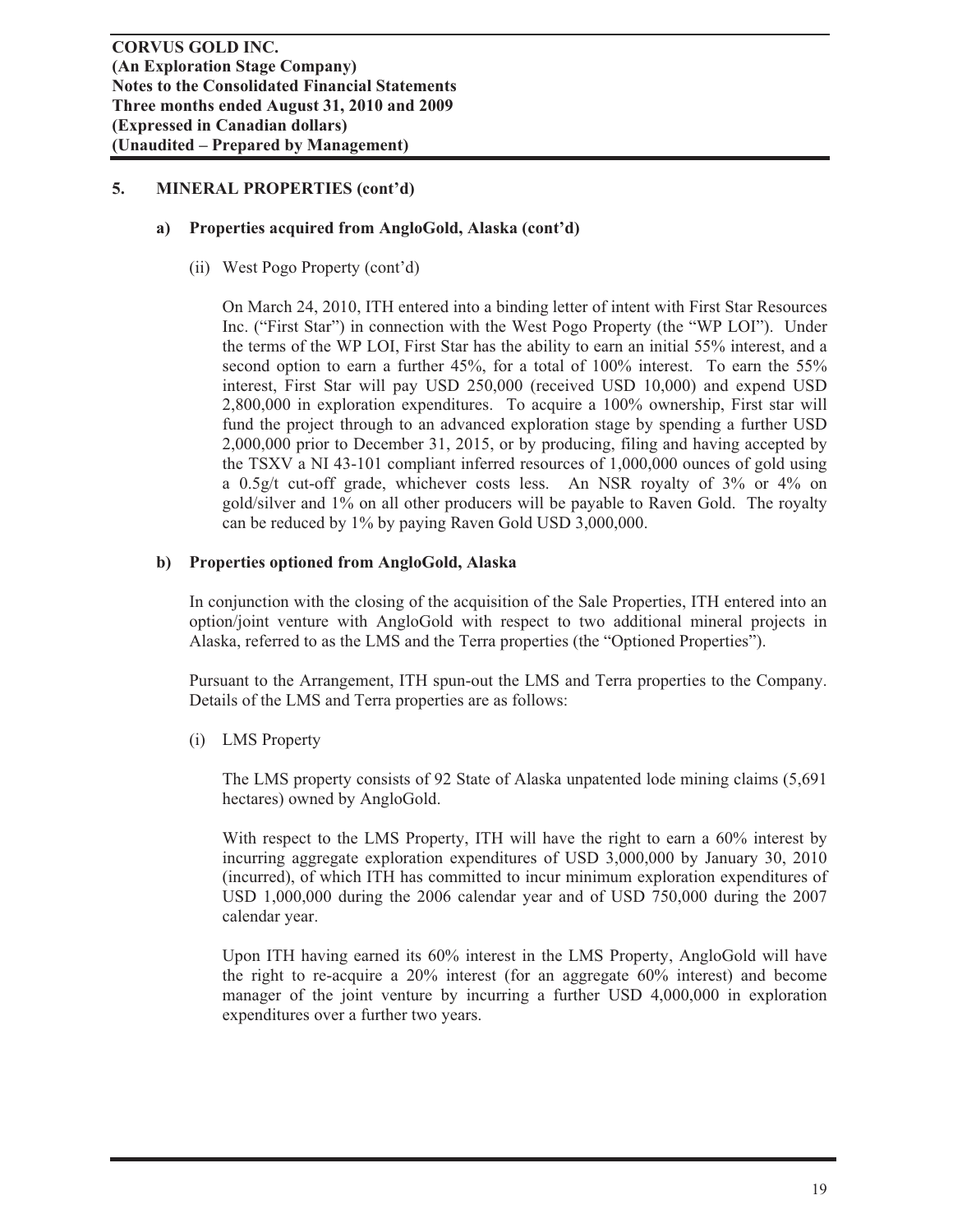#### **b) Properties optioned from AngloGold, Alaska (cont'd)**

(i) LMS Property (cont'd)

On June 10, 2008, ITH entered into an agreement to acquire all of the interest of AngloGold in the Terra and LMS Properties, plus certain other AngloGold rights on the Gilles and West Pogo Properties, for the purchase price of \$751,500 to be satisfied by the issuance of 450,000 shares of ITH to AngloGold (issued). The transaction was approved by NYSE Alternext-US Stock Exchange on July 31, 2008 and by the TSXV on September 10, 2008.

On March 24, 2010, ITH entered into a binding letter of intent (the "LMS LOI") with First Star, in connection with the LMS Property. Under the terms of the LMS LOI, First Star has the ability to earn an initial 55% interest, and a second option to earn a further 45%, for a total 100% interest. To earn the 55% interest, First Star will pay USD 280,000 (received USD 10,000) and expend USD 3,500,000 on exploration. To acquire a 100% ownership, First Star will fund the project through to an advanced exploration stage by spending a further USD 3,000,000 prior to December 31, 2015, or by producing, filing and having accepted by the TSXV a NI 43-101 compliant inferred of 2,000,000 ounces of gold using a  $0.5g/t$  cutoff grade, whichever costs less. An NSR royalty of 3% or 4% on gold/silver and 1% on all other products will be payable to Raven. The royalty can be reduced by 1% by paying Raven Gold USD 3,000,000.

(ii) Terra Property

The Terra Property now consists of 235 State of Alaska unpatented lode mining claims (15,552 hectares) held by or on behalf of AngloGold and 5 State of Alaska unpatented lode mining claims (324 hectares) leased from an individual. The lease requires a payment on execution of USD 25,000 (paid), and advance minimum royalties of USD 25,000 on or before March 22, 2006 (paid), USD 50,000 on or before March 22, 2007 (paid), USD 75,000 on or before March 22, 2008 (paid), USD 100,000 on or before March 22, 2009 (paid) and each subsequent March 22 until March 22, 2015 (paid USD 100,000 on February 2, 2010), and thereafter USD 125,000 until the expiry of the lease (all of which are recoverable from production royalties). The lessor is entitled to receive a NSR production royalty on gold equal to 3.0% if the gold price is USD 450 per ounce or lower and 4% if the gold price is USD 450 per ounce or higher, plus a NSR royalty of 4% on all other mineral products other than gold. 1% of the royalty may be purchased for USD 1,000,000 and a further 1% for USD 3,000,000.

With respect to the Terra Property, the Company will have the right to earn a 60% interest by incurring aggregate exploration expenditures of USD 3,000,000 by January 30, 2010, of which ITH has committed to incur minimum exploration expenditures of USD 500,000 during the 2006 calendar year and of USD 750,000 during the 2007 calendar year.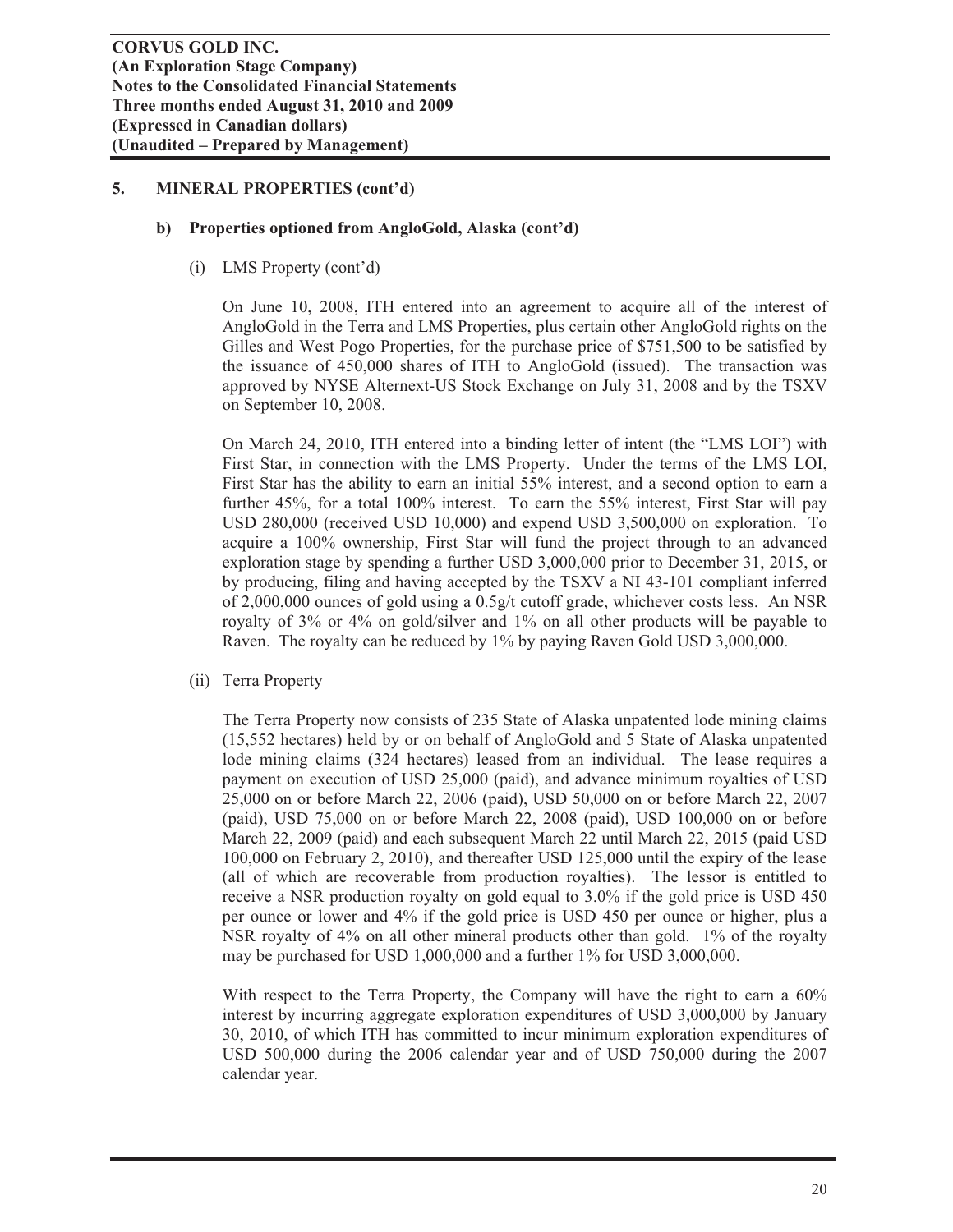#### **b) Properties optioned from AngloGold, Alaska (cont'd)**

(ii) Terra Property (cont'd)

Upon ITH having earned its 60% interest in the Terra Property, AngloGold will have the right to re-acquire a 20% interest (for an aggregate 60% interest) and become manager of the joint venture by incurring a further USD 4,000,000 in exploration expenditures over a further two years.

In either case, following the parties having earned their final respective interests, each party will be required to contribute its pro rata share of further exploration expenditures or be diluted. A party that is diluted to 10% or less will have its interest converted to a 2% NSR royalty.

On November 5, 2007 ITH provided notice to AngloGold that it has incurred sufficient expenditures to vest its 60% ownership in the Terra Project. AngloGold had 90 days to decide whether or not to exercise its right to earn back an additional 20% interest in the Terra Project by incurring USD 4,000,000 in expenditures over the next two years, and elected not to do so. As AngloGold elected not to exercise its back-in right, each party is therefore responsible for contribution its share of ongoing joint venture expenditures.

On June 10, 2008, ITH entered into an agreement to acquire all of the interest of AngloGold in the Terra and LMS Properties, plus certain other AngloGold rights on the Gilles and West Pogo Properties, for the purchase price of \$751,500 to be satisfied by the issuance of 450,000 shares of ITH to AngloGold (issued). The transaction was approved by NYSE Alternext-US Stock Exchange on July 31, 2008 and by the TSXV on September 10, 2008.

On February 26, 2010, ITH signed a letter of intent ("LOI") to enter into a joint venture with American Mining Corporation ("AMC"), a private Nevada corporation, on the Terra Project. Pursuant to the LOI, an Alaskan subsidiary of AMC ("AMC Subco") and Raven Gold will form a joint venture (the "AMC JV") with the aim of developing the Terra Project to production.

The initial interests of AMC Subco and Raven Gold in the AMC JV will be 51% and 49% respectively. Raven Gold's initial contribution to the AMC JV will be its interest in the Terra Project, including all related data and property facilities. AMC Subco's initial contribution to the AMC JV will be funding for the AMC JV totalling USD 6,000,000 over three years (USD 1,000,000 in year 1). Of these expenditures, USD 100,000 (USD 10,000 received on February 23, 2010) will be paid to ITH in each of the first and second years to partially reimburse ITH for the cost of constructing the existing camp facility at Terra. As consideration for ITH causing Raven Gold to enter into the AMC JV, AMC will pay ITH USD 300,000 and issue 750,000 common shares of AMC, over the same three-year period (USD 50,000 and 250,000 shares in year 1).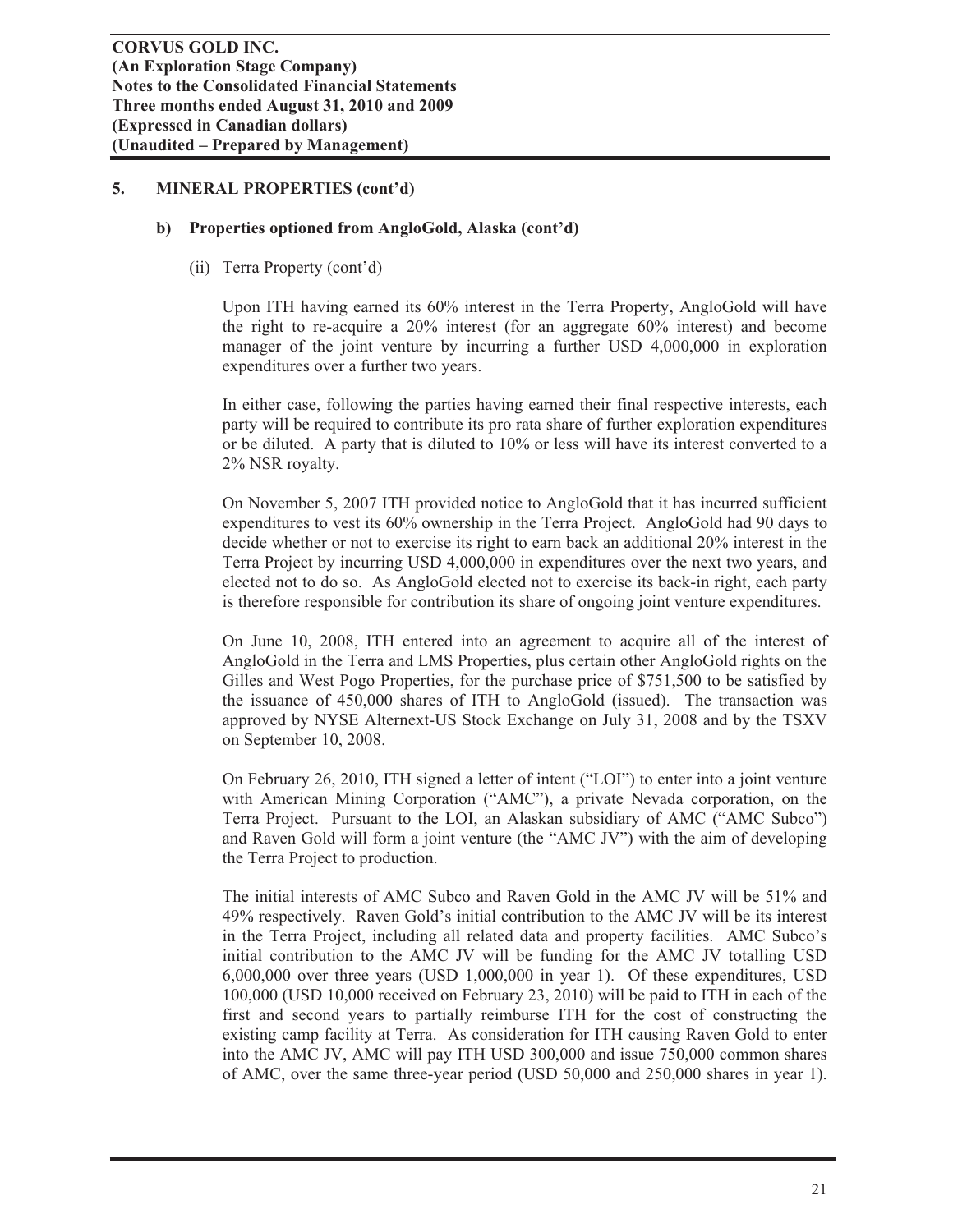#### **b) Properties optioned from AngloGold, Alaska (cont'd)**

(ii) Terra Property (cont'd)

If AMC Subco fails to make its full initial contribution, or AMC fails to make all required payments and share issuances to ITH, over such three-year period, then the AMC JV will terminate and AMC Subco will not retain any residual interest in the Terra Project.

In addition, the AMC JV has granted Raven Gold a sliding scale NSR royalty of between 0.5% and 5% (depending upon the gold price) on all precious metal production from the property and a 1% NSR royalty on all base metal production. The royalty to Raven Gold is in addition to the current royalty payable to the underlying lessor.

Upon having completed its initial contribution, AMC Subco will have the option to increase its JV interest by 29% (to 80% total) by providing a subsequent contribution of an additional USD 3,050,000 in funding in the fourth year. In addition, AMC will be required to pay ITH an additional USD 150,000 and issue an additional 150,000 common shares. Should Raven Gold's interest be diluted below 10% as a consequence of it not funding its proportionate share of AMC JV expenditure following AMC Subco's having completed its initial contribution (and subsequent contribution, if applicable), Raven Gold's AMC JV interest will be converted to an additional 1% property wide NSR royalty on all metals produced, for an aggregate NSR royalty to Raven Gold of 1.5% to 6% (depending upon the gold price) on precious metals and 2% on base metals).

On May 17, 2010, AMC assigned the Terra Project LOI with ITH to Terra Mining Corporation, a company incorporated under the laws of British Columbia. On September 15, 2010, the parties entered into the formal joint venture agreement to give effect to the transaction.

#### **c) Properties optioned from Redstar Gold Corp., Nevada**

On March 15, 2007, ITH signed two binding letters of intent with Redstar Gold Corp. of Vancouver, B.C. ("Redstar"), pursuant to which ITH can earn up to a 70% interest in two gold projects, referred to as North Bullfrog and Painted Hills, located in Nevada. ITH could earn an initial 60% interest in each project by making payments and exploration expenditures and has the option to earn an additional 10% interest (aggregate 70%) by funding all expenditures to take a project to feasibility. There is no time limit by which a feasibility study is required to be delivered.

Pursuant to the Arrangement, ITH spun-out the North Bullfrog property to the Company. Details of the North Bullfrog property are as follows: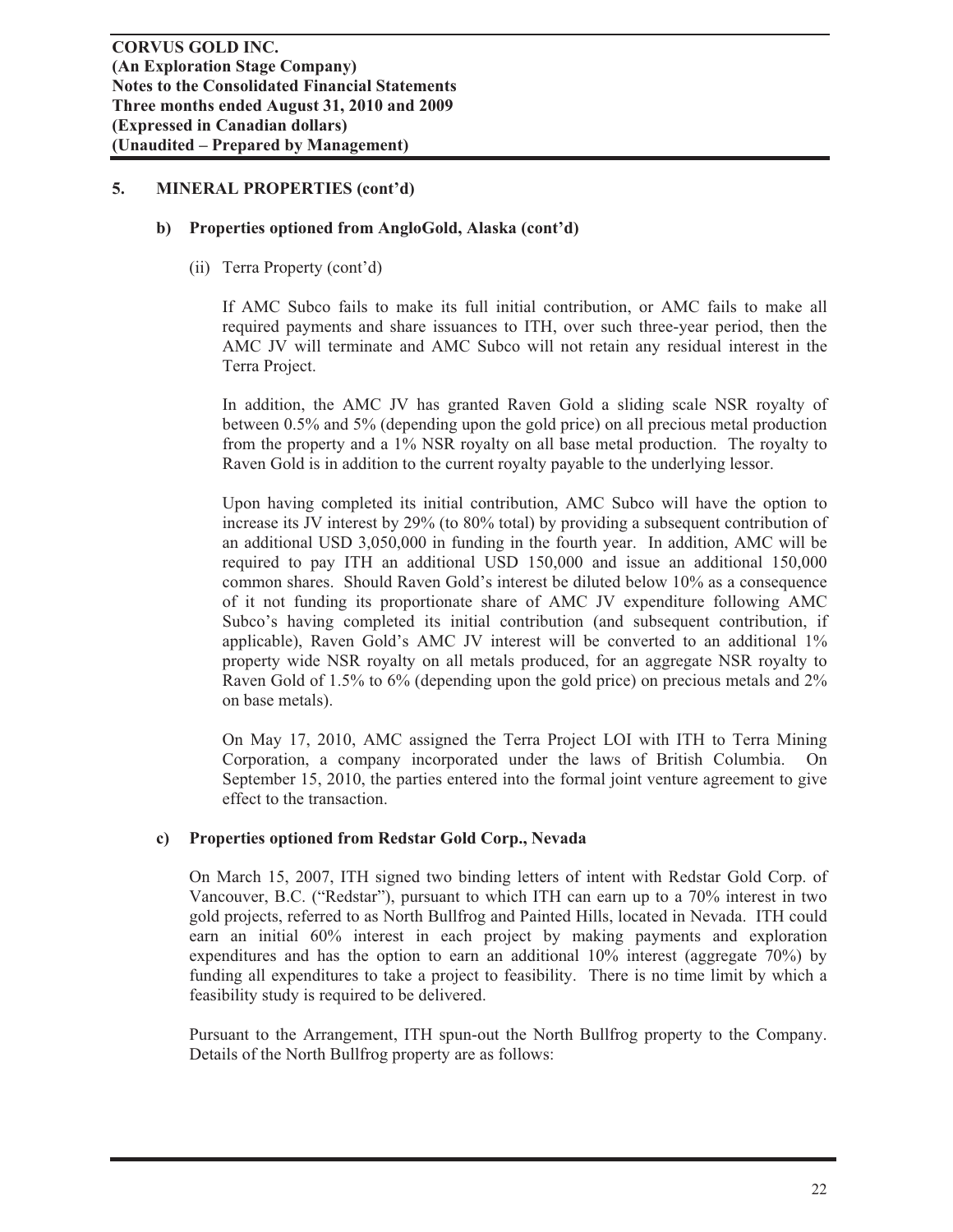#### **(c) Properties optioned from Redstar Gold Corp., Nevada**

#### North Bullfrog

To earn its initial 60% interest, ITH must make total payments of USD 190,000 and incur total expenditures of USD 4,000,000 over 4 years to March 15, 2011. The first year requirement is a payment of USD 20,000 on TSXV acceptance (paid) plus exploration expenditures of USD 500,000 (incurred). The second payment of USD 30,000 is due by September 15, 2008 (paid). The third payment of USD 40,000 is due by March 15, 2009 (paid). The fourth payment of USD 50,000 is due by March 15, 2010 (acquisition completed on October 9, 2009) and the fifth payment of USD 50,000 is due by March 15, 2011.

ITH is also required to pay the advance minimum royalty payments to the owners of certain patented mining claims which are fully recoupable against production royalties. The advance minimum royalty in year 1 to 3 is USD 32,300 per year and year 4 onwards is USD 37,000.

On October 9, 2009, ITH completed the acquisition of all of the interests of Redstar and Redstar Gold U.S.A. Inc. in the North Bullfrog project (including the Mayflower (note 5(d)) and Connection (note 5(e)) Properties) under an agreement dated July 30, 2009, thereby giving ITH 100% ownership of the project. Consideration for the acquisition was a cash payment of USD 250,000 and the issuance of 200,000 common shares. Completion of the acquisition eliminated ITH's vesting requirements for expenditures and issuance of shares.

#### **d) Mayflower Property, Nevada**

Pursuant to a mining lease and option to purchase agreement made effective December 1, 2007 between ITH and a group of arm's length limited partnerships, ITH has leased (and has the option to purchase) 11 patented mining claims (approximately 76 hectares) located adjacent to its North Bullfrog project in south-western Nevada. The terms of the lease/option are as follows:

- *Terms*: Initial term of five years, commencing December 1, 2007, with the option to extend the lease for an additional five years. The lease will continue for so long thereafter as the property is in commercial production or, alternatively, for an additional three years if ITH makes advance minimum royalty payments of USD 100,000 per year (which are recoupable against actual production royalties).
- x *Lease Payments*: USD 5,000 (paid) and 25,000 common shares of ITH (issued) following regulatory acceptance of the transaction; and an additional USD 5,000 and 20,000 common shares on each of the first through fifth lease anniversaries (USD 5,000 paid on each of December 10, 2008 and October 14, 2009 and 20,000 common shares issued on each of September 8, 2008 and November 25, 2009). If ITH elects to extend the lease for a second five-year term, it will pay USD 10,000 and issue 50,000 common shares upon election being made, and an additional 50,000 common shares on each of the sixth through tenth anniversaries.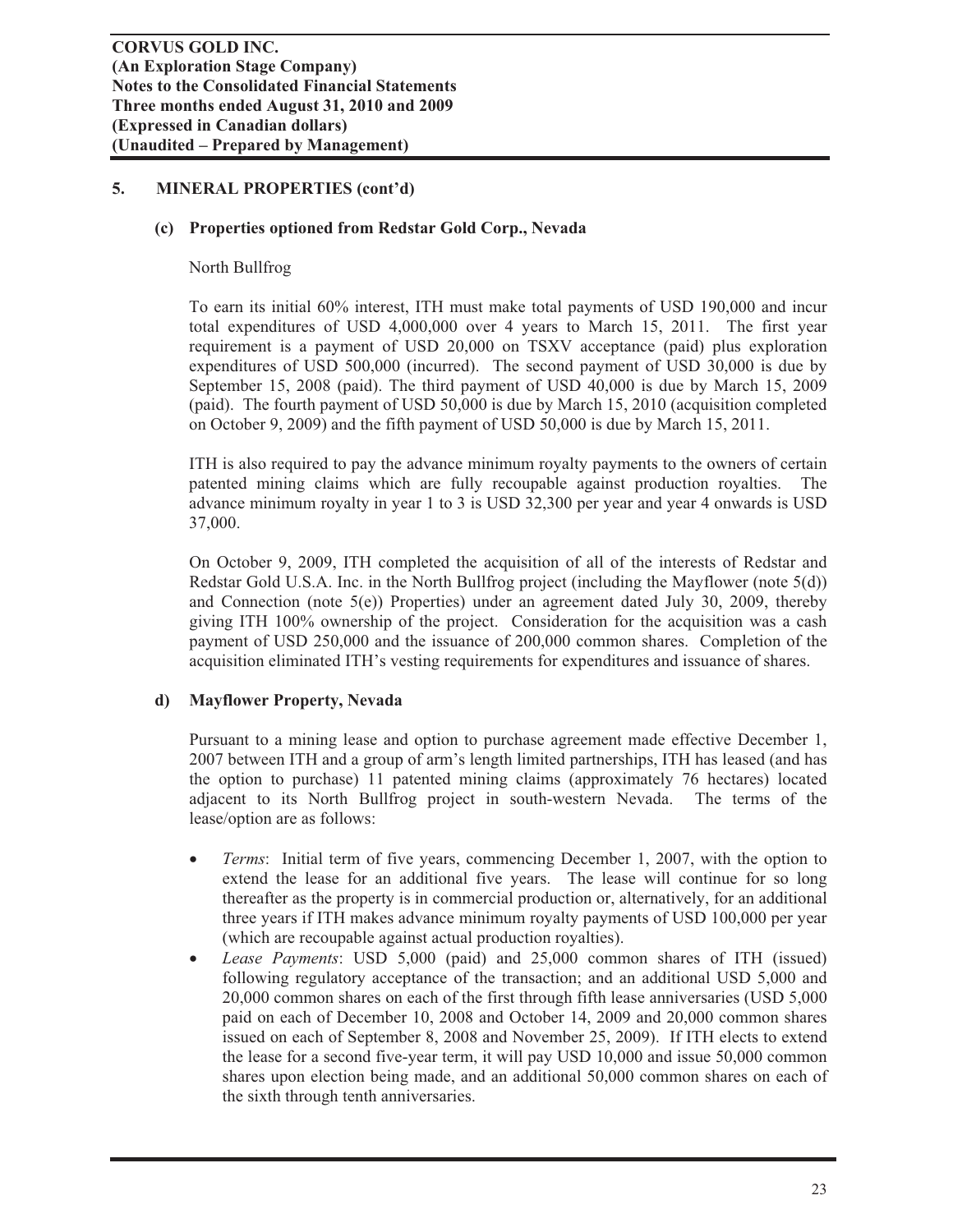# **d) Mayflower Property, Nevada (cont'd)**

- *Work Commitments*: USD 100,000 per year for the first three years, USD 200,000 per year for the years  $4 - 6$  and USD 300,000 for the years  $7 - 10$ . Excess expenditures in any year may be carried forward. If ITH does not incur the required expenditures in year one, the deficiency is required to be paid to the lessors.
- x *Retained Royalty*: ITH will pay the lessors a NSR royalty of 2% if the average gold price is USD 400 per ounce or less, 3% if the average gold price is between USD 401 and USD 500 per ounce and 4% if the average gold price is greater than USD 500 per ounce.
- *Purchase Option*: ITH has the right to purchase all the interest of the lessors in the property during the first ten years for USD 7,500,000 plus a 0.5% NSR if the gold price is under USD 500 per ounce and 1% if the gold price is USD 500 per ounce or above. After the initial ten-year period, the cash portion of the purchase price will be escalated annually based on the US annual Consumer Price Index increase for that year.

The Mayflower property, and associated acquisition costs, will be added to the North Bullfrog Redstar Joint Venture property in which ITH has the right to earn a 100 % interest (note 5(c)). Pursuant to the Arrangement, the right to earn the interest has been transferred from ITH to the Company.

#### **e) Connection Property, Nevada**

Pursuant to a mining lease and option to purchase agreement made effective October 27, 2008 between Redstar and an arm's length limited liability company, Redstar has leased (and has the option to purchase) 12 patented mining claims located adjacent to the North Bullfrog project and referred to as the "Connection" property. The ten-year, renewable mining lease requires payments of USD 10,800 (paid) on signing and annual payments for the first three anniversaries of USD 10,800 and USD 16,200 for every year thereafter (USD 10,800 paid on September 30, 2009). Redstar has an option to purchase is the property for USD 1,000,000 at any time during the life of the lease. Production is subject to a 4% NSR royalty, which may be purchased for USD 5,000,000.

The Connection property, and associated acquisition costs, will be added to the North Bullfrog Redstar Joint Venture property in which the Company has the right to earn a 100 % interest (note 5(c)).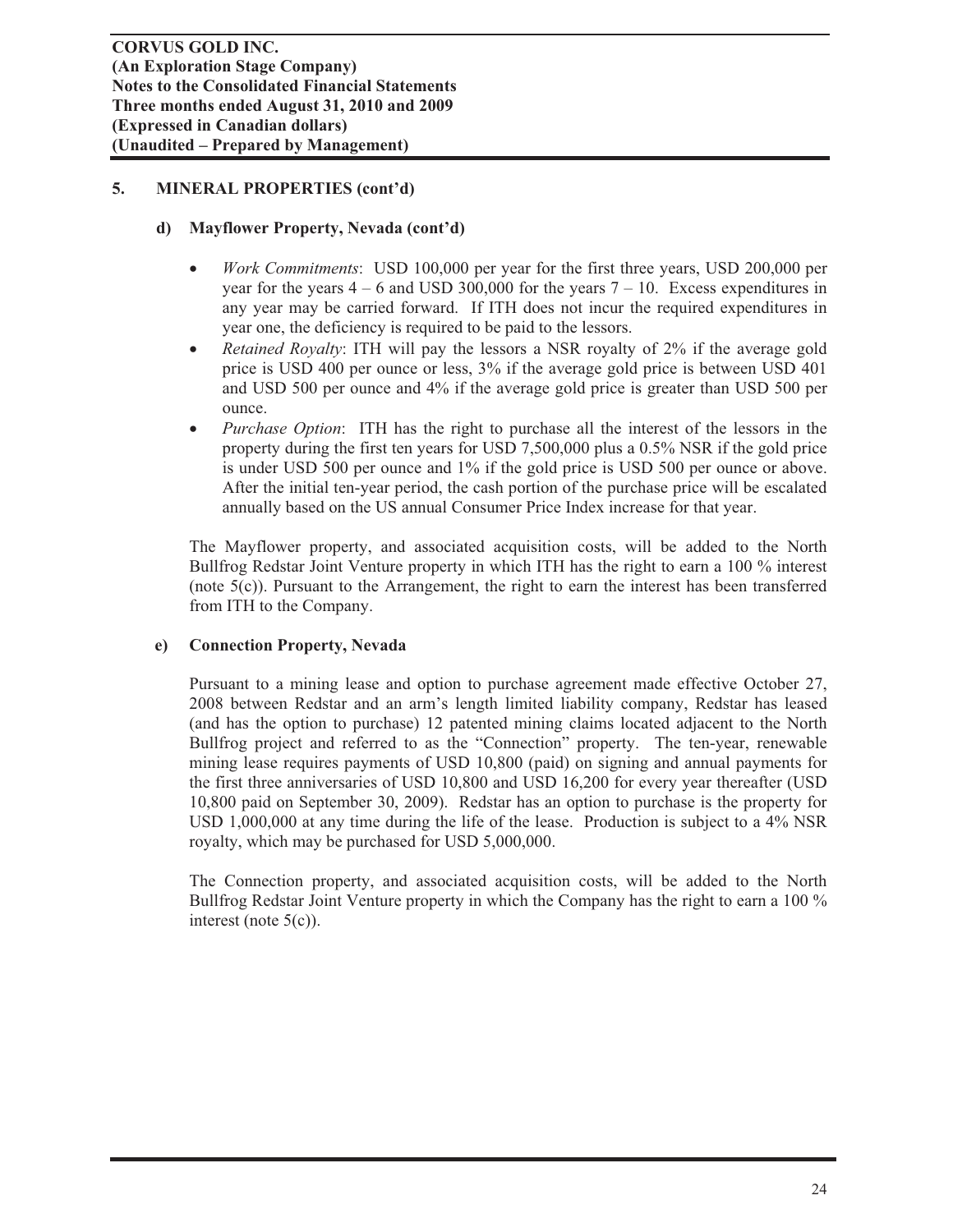#### **6. SHARE CAPITAL**

#### **Authorized**

#### **Unlimited common shares without par value.**

#### **Issued**

|                             | Number of                |   |                      |               | Contributed    |                |   |              |
|-----------------------------|--------------------------|---|----------------------|---------------|----------------|----------------|---|--------------|
|                             | shares                   |   | <b>Share Capital</b> |               | <b>Surplus</b> | <b>Deficit</b> |   | <b>Total</b> |
| Balance, May 31, 2010       |                          | S |                      | <sup>\$</sup> | 22,437,849     | (10,225,456)   | S | 12,212,394   |
| Nevada and Other Alaska     |                          |   |                      |               |                |                |   |              |
| <b>Business</b>             | 1                        |   |                      |               | 1,547,547      |                |   | 1,547,548    |
| ITH working capital         |                          |   |                      |               |                |                |   |              |
| contribution                |                          |   |                      |               | 3,300,000      |                |   | 3,300,000    |
| Shares issued under Plan of |                          |   |                      |               |                |                |   |              |
| Arrangement                 | 33,614,009               |   | 27,285,396           |               | (27, 285, 396) |                |   |              |
| Corvus reclassify           |                          |   |                      |               |                |                |   |              |
| contributions by way of     |                          |   |                      |               |                |                |   |              |
| stock-based compensation    |                          |   |                      |               |                |                |   |              |
| from share capital to       |                          |   |                      |               |                |                |   |              |
| contributed surplus         | $\overline{\phantom{a}}$ |   | (6,662,577)          |               | 6,662,577      |                |   |              |
| Net Loss                    |                          |   |                      |               |                | (936, 455)     |   | (936, 455)   |
| Balance, August 31, 2010    | 33,614,011               |   | 20,622,821           | S             | 6,662,577      | (11, 161, 911) |   | 16,123,487   |

#### **7. STOCK-BASED COMPENSATION**

Stock options awarded to employees and non-employees by ITH are measured and recognized in the consolidated statement of operations, comprehensive loss and deficit or added to mineral properties at the fair value of the award. The fair value of all forms of stock-based compensation is charged to operations or capitalized to mineral properties over the vesting period of the options granted. Fair value is estimated using the Black-Scholes Option Pricing Model.

There have been no stock options issued directly by the Company during the periods presented. Stock-based compensation amounts included in the consolidated financial statements represent an allocation of ITH's related stock-based compensation amounts on a direct basis for employees and non-employees working directly on the Spin-out Properties and on a pro rata basis for head office employees and directors as outlined in note 1.

| For the three months ended August 31, |    | 2010    |    | 2009  |
|---------------------------------------|----|---------|----|-------|
|                                       |    |         |    |       |
| Consulting                            | \$ | 249,495 | \$ |       |
| Investor relations                    |    | 77,164  |    | 3,642 |
| Professional fees                     |    | 18,005  |    |       |
| Wages and benefits                    |    | 411,538 |    |       |
|                                       |    | 756,202 |    | 3,642 |
| Mineral properties                    |    | 64,969  |    |       |
|                                       | S  | 821,171 | S  | 3,642 |

Stock-based compensation has been allocated as follows: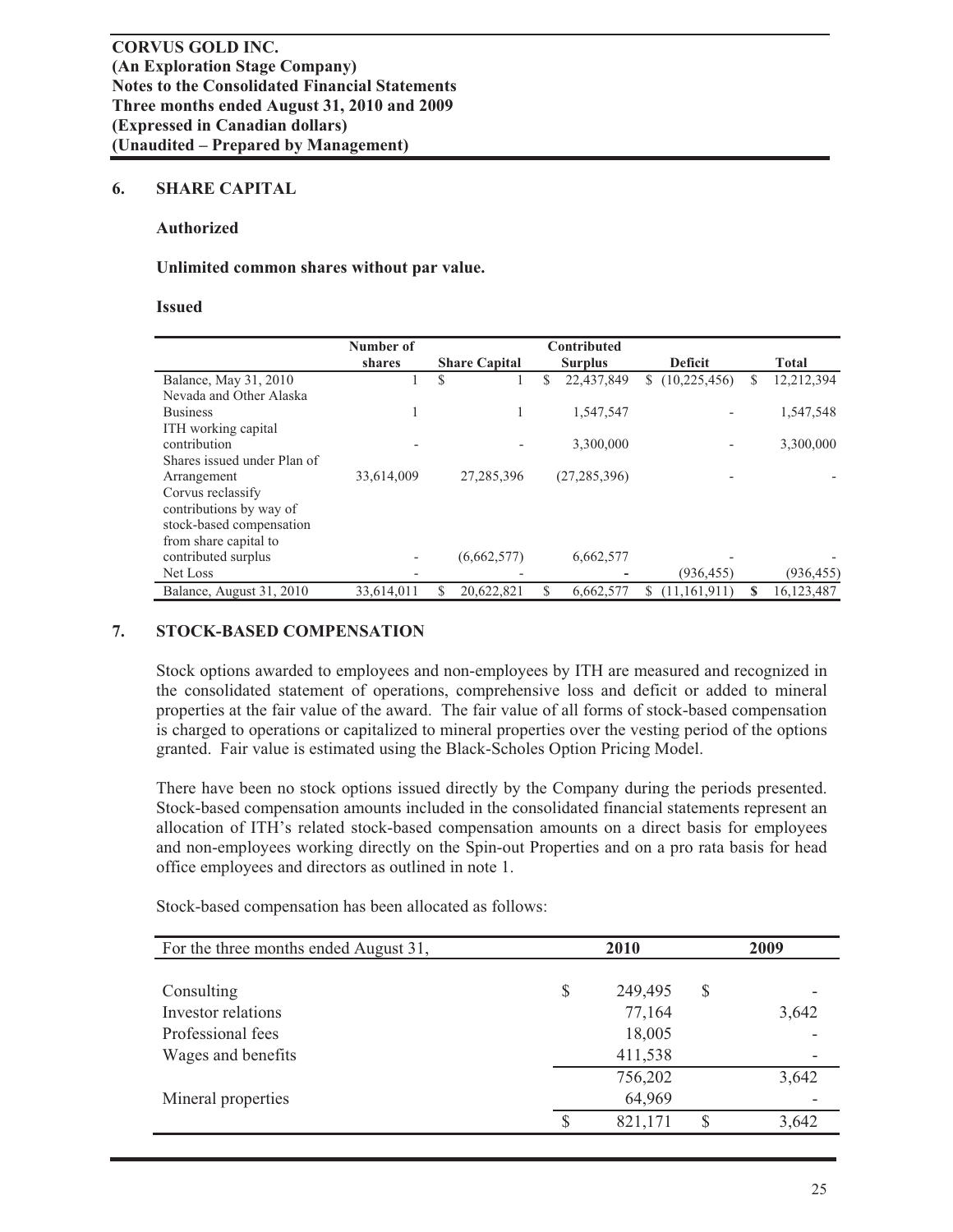# **8. INCOME TAXES**

A reconciliation of income taxes at statutory rates with the reported taxes is as follows for three months ended August 31:

|                                                                                                                                                                                               | 2010 |                                                   |  | 2009                                      |  |
|-----------------------------------------------------------------------------------------------------------------------------------------------------------------------------------------------|------|---------------------------------------------------|--|-------------------------------------------|--|
| Loss before income taxes<br>Statutory Canadian corporate tax rate                                                                                                                             | S    | $(936, 455)$ \$<br>27.67%                         |  | (238, 702)<br>29.38%                      |  |
| Income tax recovery at statutory rates<br>Unrecognized items for tax purposes<br>Effect of tax rate change<br>Difference in tax rates in other jurisdictions<br>Change in valuation allowance | S    | (259, 117)<br>271,774<br>338<br>(14,090)<br>1,095 |  | (70, 131)<br>36,947<br>(15,684)<br>48,868 |  |
|                                                                                                                                                                                               |      |                                                   |  |                                           |  |

The significant components of the Company's future income tax assets are as follows:

|                                                 | <b>August 31, 2010</b> |            | May 31, 2010 |             |
|-------------------------------------------------|------------------------|------------|--------------|-------------|
| Future income tax assets                        |                        |            |              |             |
| Mineral properties                              |                        | 509,805    | S            | 719,998     |
| Non-capital losses available for future periods |                        | 377,109    |              | 373,338     |
| Cumulative Eligible Capital                     |                        | 222        |              | 222         |
|                                                 |                        | 887,136    |              | 1,093,558   |
| Valuation allowance                             |                        | (887, 136) |              | (1,093,558) |
|                                                 |                        | ۰          |              |             |

At August 31, 2010, the Company has available non-capital tax losses for Canadian income tax purposes of approximately \$13,000 and net operating loss for US tax purposes of approximately \$1,100,000 available for carry-forward to reduce future years' taxable income, if not utilized, expiring as follows:

|      | Canada       | <b>United States</b> |           |  |  |
|------|--------------|----------------------|-----------|--|--|
| 2029 | \$<br>۰      |                      | 1,097,000 |  |  |
| 2030 | -            |                      |           |  |  |
| 2031 | 13,000       |                      | 3,000     |  |  |
|      | \$<br>13,000 |                      | 1,100,000 |  |  |

In addition, the Company has available mineral resource expenses that are related to the Company's exploration activities in the United States of approximately \$13,719,000, which may be deductible for US tax purposes. Future tax benefits, which may arise as a result of applying these deductions to taxable income, have not been recognized in these accounts due to the uncertainty of future taxable income.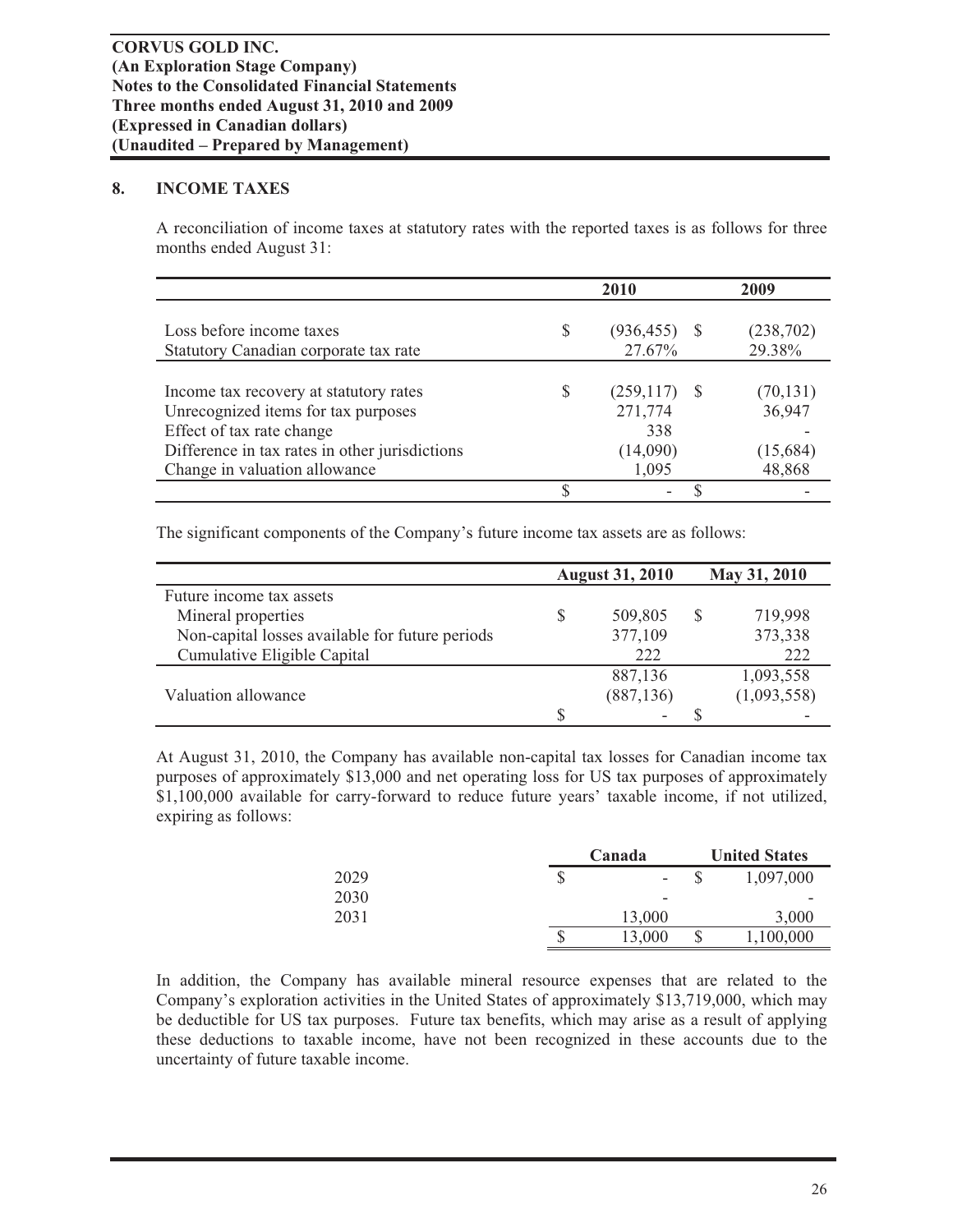# **9. RELATED PARTY TRANSACTIONS**

During the three months ended August 31, 2010, the Company paid \$56,151 (2009 - \$54,292) in consulting, investor relations, wages and benefits to officers, directors and companies controlled by directors of the Company and \$2,962 (2009 - \$4,330) in rent and administration to a company with common officers and directors. Professional fees of \$2,367 (2009 - \$5,065) were paid to a company related to an officer of the Company. These figures do not include stock-based compensation (note 7).

At August 31, 2010, \$38,018 (May 31, 2010 - \$Nil) was due to companies under common control.

These amounts were unsecured, non-interest bearing and had no fixed terms of repayment. Accordingly, fair value could not be readily determined.

ITH's purchase of AngloGold's interest in the Terra and LMS Projects in Alaska (note  $5(a)$ ) completed on November 24, 2008 is considered a related party transaction by virtue of a common directorship and the ownership by AngloGold of in excess of 10% of the ITH's outstanding common shares.

These transactions with related parties have been valued in these financial statements at the exchange amount, which is the amount of consideration established and agreed to by the related parties.

# **10. GEOGRAPHIC SEGMENTED INFORMATION**

The Company operates in one industry segment, the mineral resources industry, and in two geographical segments, Canada and the United States. All current exploration activities are conducted in the United States. The significant asset categories identifiable with these geographical areas are as follows:

|                                        | Canada |               | <b>United States</b> |                        | <b>Total</b> |                        |
|----------------------------------------|--------|---------------|----------------------|------------------------|--------------|------------------------|
| <b>August 31, 2010</b>                 |        |               |                      |                        |              |                        |
| Mineral properties                     | S      |               | S                    | 12,569,020             |              | \$12,569,020           |
| May 31, 2010                           |        |               |                      |                        |              |                        |
| Mineral properties                     | S      |               | <sup>S</sup>         | 12,245,690             |              | \$12,245,690           |
|                                        |        |               |                      |                        |              |                        |
| Three months ended                     |        |               |                      | <b>August 31, 2010</b> |              | <b>August 31, 2009</b> |
| Net loss for the period- Canada        |        | S             |                      | (844, 962)             | -S           | (216, 057)             |
| Net loss for the period- United States |        |               |                      | (91, 493)              |              | (22, 645)              |
| Net loss for the period                |        | <sup>\$</sup> |                      | (936, 455)             |              | (238, 702)             |